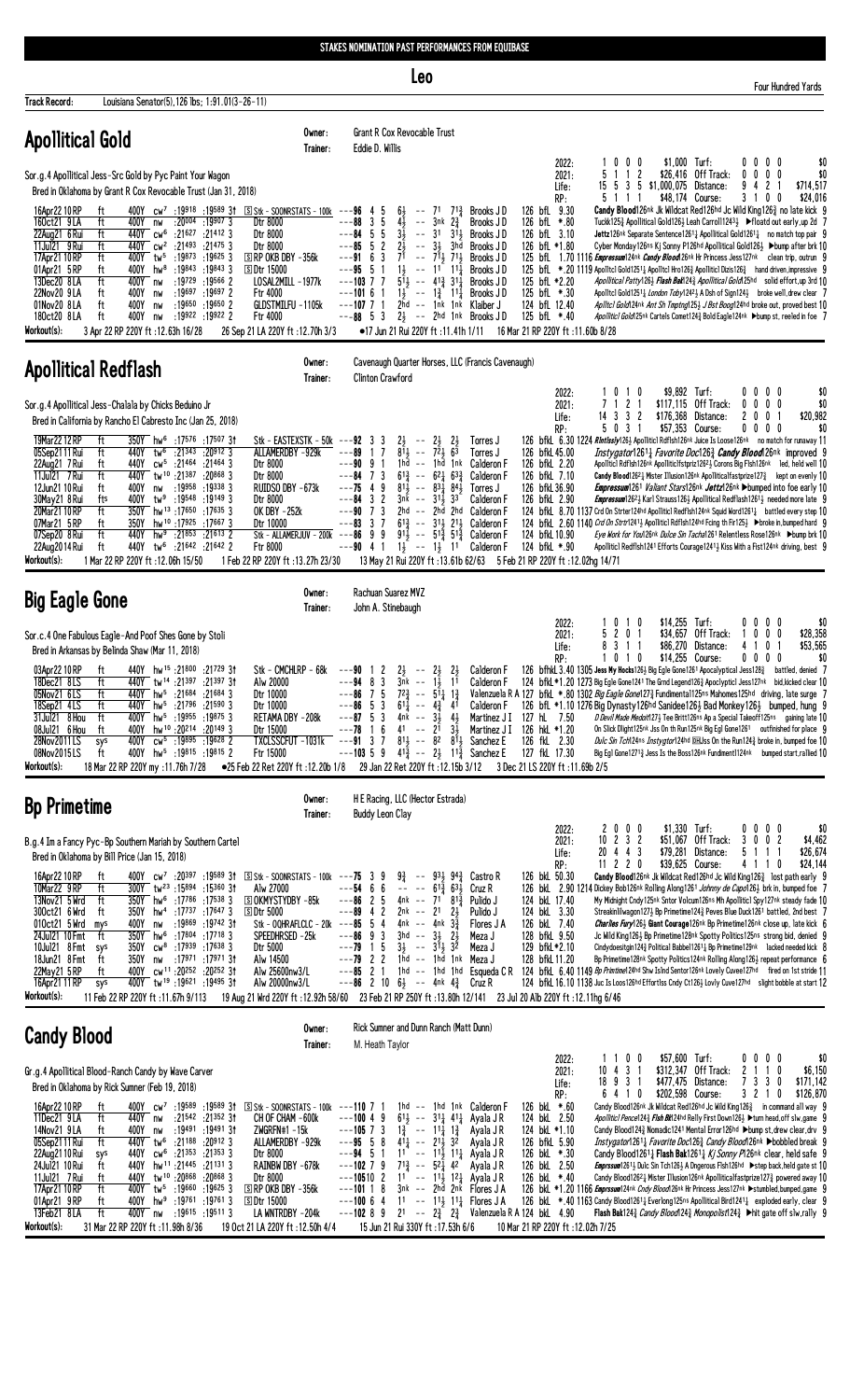| <b>Charlies Fury</b>                                                                                                                                                                                                                                                                                                                                                                                                                                                                                                                                                                                                                                                                                                                                                                                                                                                                                                                                                                                                                                                                                                      | Owner:<br>Trainer:                                                                                                                                                                        | Tom and Kathleen McNally<br>Michelle Hurdle                                                                                                                                                                                                                                                                                                                                                                                                                                                                                                                                                         |                                                                                                                                                                                                                                                                                                                                                                                                                         |                                                                                            |                                                                                                                                                                                         |                                                                              |                                                                            |                                                                               |                                                                                                                                                                                                                                                                                                                                                                                                                                                                                                                                                                                                                                                                                                                                                                                                                                                                                                                                                                                                                                                                                                                                                             |                               |
|---------------------------------------------------------------------------------------------------------------------------------------------------------------------------------------------------------------------------------------------------------------------------------------------------------------------------------------------------------------------------------------------------------------------------------------------------------------------------------------------------------------------------------------------------------------------------------------------------------------------------------------------------------------------------------------------------------------------------------------------------------------------------------------------------------------------------------------------------------------------------------------------------------------------------------------------------------------------------------------------------------------------------------------------------------------------------------------------------------------------------|-------------------------------------------------------------------------------------------------------------------------------------------------------------------------------------------|-----------------------------------------------------------------------------------------------------------------------------------------------------------------------------------------------------------------------------------------------------------------------------------------------------------------------------------------------------------------------------------------------------------------------------------------------------------------------------------------------------------------------------------------------------------------------------------------------------|-------------------------------------------------------------------------------------------------------------------------------------------------------------------------------------------------------------------------------------------------------------------------------------------------------------------------------------------------------------------------------------------------------------------------|--------------------------------------------------------------------------------------------|-----------------------------------------------------------------------------------------------------------------------------------------------------------------------------------------|------------------------------------------------------------------------------|----------------------------------------------------------------------------|-------------------------------------------------------------------------------|-------------------------------------------------------------------------------------------------------------------------------------------------------------------------------------------------------------------------------------------------------------------------------------------------------------------------------------------------------------------------------------------------------------------------------------------------------------------------------------------------------------------------------------------------------------------------------------------------------------------------------------------------------------------------------------------------------------------------------------------------------------------------------------------------------------------------------------------------------------------------------------------------------------------------------------------------------------------------------------------------------------------------------------------------------------------------------------------------------------------------------------------------------------|-------------------------------|
| Sor.g.6 Furyofthewind-Jess Charlena by Take Off Jess<br>Bred in Oklahoma by Tom and Kathleen McNally (Feb 10, 2016)<br>31Mar22 9 RP<br>ft<br>350Y cw <sup>3</sup> :17478:1747831 SStk-MRJTMOORES-68k ---92 2 1<br>04Mar2210RP<br>ft<br>250Y hw <sup>17</sup> :13287:13212 31 Stk - MITYDCKSTK - 68k ---103 3 2<br>07Nov2110 Wrd<br>ft<br>330Y cw <sup>12</sup> :16577:1657731<br>Alw 16700<br>400Y nw :19742 :19742 31<br>010ct21 5 Wrd<br>mys<br>22May 2111 RP<br>400Y cw <sup>10</sup> :20064 :19891 31<br>ft<br>330Y<br>tw <sup>5</sup> :16593 :16593 31<br>06May21 6 RP<br>ft<br>17Apr21 12 RP<br>300Y tw <sup>5</sup> :15258 :15258 31<br>ft<br>27Mar21 11 RP<br>ft<br>440Y tw <sup>12</sup> :21587 :21260 31<br>250Y hw <sup>26</sup> :13453 :13187 31 SStk - MITYDCKSTK - 68k ---94 2 5<br>09Mar21 6 RP<br>ft<br>400Y cw <sup>16</sup> :19533 :19533 31<br>14Nov20 4 Wrd sy<br>Workout(s):<br>19 Feb 22 RP 220Y ft: 13.38b 90/94                                                                                                                                                                                   | Stk - OQHRAFLCLC - 20 $k$ ---91 4 1<br>$\boxed{S}$ Stk - BYDMRSMEMH - 85k ---93 6 1                                                                                                       | $---97$ 7 1<br>1hd -- 1hd 11<br>1hd -- 1hd<br>$3nk$ -- $4\frac{1}{2}$<br>Ocl 50000nw2/y/x-N $--90$ 1 1<br>$11 - - 11$ $11$<br>Stk - BOBMOORE S - 50k ---93 1 5<br>-- -- 1hd 1hd<br>Stk - CMCHLRP - $66k$ --- $90$ 1 8<br>Stk - OQHRAFLCLC - 18 $k$ ---99 2 1<br>11 Feb 22 RP 220Y ft: 12.87b 85/113 8 Sep 21 Wrd 220Y ft: 11.94h 11/29                                                                                                                                                                                                                                                              | $1\frac{1}{2}$ -- 1hd 1nk Silva A<br>-- -- 3nk 3nk Silva A<br>$1\frac{1}{2}$<br>41<br>$62\frac{1}{2}$ -- $41\frac{1}{2}$ $41\frac{3}{2}$ Silva A<br>-- -- 411 211 Silva A<br>$1\frac{3}{4}$ -- 11 11 Silva A                                                                                                                                                                                                            | Silva A<br>Silva A<br>Silva A<br>Silva A<br>Silva A                                        | 2022:<br>2021:<br>Life:<br>RP:<br>126 bfkL*1.10<br>126 bkL *.70<br>126 bfkL *.50                                                                                                        | 2101<br>7 4 1 0<br>27 11 7 5<br>16724<br>25 Feb 21 RP 220Y ft: 11.69b 31/167 | \$47,350 Turf:                                                             | $$95,352$ Off Track:<br>\$405,801 Distance:<br>\$241,949 Course:              | $0\ 0\ 0\ 0$<br>5 3 2 0<br>\$71,050<br>9<br>5 2 1<br>\$153,487<br>\$78,888<br>5 2 1 1<br>126 bfkL 2.80 1270 Chrls Fury126nk Jc Wild King126nk My Midnight Cndy126 $\frac{3}{4}$ sought revenge, got it 6<br>127 bfkl. 1.80 1279 Jc Wild King126nk My Midnight Cndy126hd Charlies Fury1271 respectable return 8<br>Charlies Fury 1261 Ritas Back On Track 126hd Dickey Bob127nk popped and gone 10<br><i>Charlies Fury</i> 126} Giant Courage126nk Bp Primetime126nk convincingly 6<br>127 bfkL *1.20 1266 Otmn Crek Sntor126½ Hookd On Win126ns Uncurld Fist126½ close up, outfinished 6<br>127 bfkl *.60 1255 Chrlis Fury 1271 Unice Is Loose 126 3 Chicks With Corons 127hd fired on 1st stride 6<br>126 bfkL 3.20 1253 Chrlies Fury126hd Apollitical Papa1293 Uncurled Fist1263 determined inside rush 12<br>128 bfkL 6.60 1246 Vlint Tibris126hd Mi Amor Screto1261 <sub>4</sub> Uncle Eds Ide126 <sub>2</sub> veer in start, kept on 8<br>128 bfkl. 4.90 1274 Apolliticl Pnc1261 <sub>3</sub> Chrlis Fury128ns <i>Egls Fly Highr</i> 126nk good try, second flight 10<br>Charlies Fury 1261 Jk Wildcat Red1261 Hooked On a Win1261 gate to wire 6      | \$0                           |
| <b>Dangerous Cartel</b>                                                                                                                                                                                                                                                                                                                                                                                                                                                                                                                                                                                                                                                                                                                                                                                                                                                                                                                                                                                                                                                                                                   | Owner:<br>Trainer:                                                                                                                                                                        | Marvin Fuentes<br>Guillermo Valdivia                                                                                                                                                                                                                                                                                                                                                                                                                                                                                                                                                                |                                                                                                                                                                                                                                                                                                                                                                                                                         |                                                                                            |                                                                                                                                                                                         |                                                                              |                                                                            |                                                                               |                                                                                                                                                                                                                                                                                                                                                                                                                                                                                                                                                                                                                                                                                                                                                                                                                                                                                                                                                                                                                                                                                                                                                             |                               |
| B.c.4 Coronado Cartel-Dangerous Dawn by Leaving Memories<br>Bred in Oklahoma by Jerry Bailey (Apr 02, 2018)<br>08Apr22 9RP<br>ft<br>300Y tw <sup>4</sup> :16178 :15455 31<br>Alw 19500nw2/L<br>16Mar22 8RP<br>hw <sup>13</sup> :17026:16875 3t<br>ft<br>330Y<br>Alw 19500nw2/L<br>30May21 1 Rui<br>tw <sup>4</sup> :20356 :19645 3<br>wfs<br>400Y<br>Dtr 8000<br>01Apr21 9RP<br>400Y hw <sup>9</sup> :20 <sup>306</sup> :19761 3<br><b>SDtr 15000</b><br>ft<br>350Y hw <sup>11</sup> :18066 :17584 3<br>07Mar21 7RP<br>Dtr 10000<br>ft<br>350Y hw <sup>10</sup> :17641 :17532 2<br>27Sep20 5 Wrd<br>ft<br>12Sep20 9 Wrd<br>350Y nw :17788 :17788 2<br>ft<br>$S$ Ftr 5000<br>ft<br>22May 2013 Rui<br>350Y hw <sup>13</sup> :18583:180732<br><b>Ftr 8000</b><br>18Apr20 9RP<br>ft<br>$330Y$ hw <sup>11</sup> :16913:16908 2<br><b>SIRP OKB FUT -270k</b><br>03Apr20 4RP<br>330Y tw <sup>11</sup> :16 <sup>740</sup> :16 <sup>663</sup> 2 SFtr 15000<br>ft<br>Workout(s):<br>2 Mar 22 RP 250Y ft :13.77hg 28/168 19 Feb 22 RP 220Y ft :12.08h 23/94 13 May 21 Rui 220Y ft :11.94h 13/63 25 Feb 21 RP 220Y ft :12.45h 109/167 | <b>SOHAMYSTRYF-142k</b>                                                                                                                                                                   | $---43$ 2 10 $---$ 124 124 Raudales R<br>$---75$ 2 3<br>2hd -- $3\frac{1}{2}$<br>$---57$ 8 8<br>$72\frac{3}{4}$ -- $7\frac{5}{2}$ $6\frac{7}{4}$<br>$---76$ 4 7<br>$62\frac{1}{2}$ -- $62\frac{3}{4}$ $63\frac{1}{4}$<br>$---76$ 9 8<br>$62\frac{5}{4}$ -- $42\frac{1}{2}$ 43<br>$---90$ 8 4<br>$3nk$ -- $31^{\circ} 3\frac{3}{4}$<br>$1\frac{1}{2}$ -- $1\frac{1}{2}$ $1\frac{1}{2}$<br>---83<br>11<br>$---63$ 3 8<br>$---79$ 3 4<br>$---77$ 1 4 1 $\frac{1}{2}$ $---$ 1hd 2 $\frac{1}{2}$ Gutierrez G                                                                                             | $3\frac{3}{4}$<br>$92 - 92\frac{3}{2}73\frac{3}{2}$<br>1hd -- 1hd 2ns Gutierrez G                                                                                                                                                                                                                                                                                                                                       | Flores J A<br>Torres J<br>Smith C R<br>Smith C R<br>Flores J A<br>Flores J A<br>Flores J A | 2022:<br>2021:<br>Life:<br>RP:<br>126 bfL 2.00<br>126 bfL 23.10<br>124 bfL 3.40<br>124 bfL 2.30<br>125 bfL *.30                                                                         | 2001<br>3000<br>$11 \t1 \t2 \t2$<br>7 0 2 1                                  |                                                                            | \$3,936 Turf:<br>\$828 Off Track:<br>\$180,850 Distance:<br>\$160,446 Course: | $0\,0\,0\,0$<br>$0\ 0\ 0$<br>$\mathbf{1}$<br>2000<br>1<br>$0\,$ $0\,$ $0\,$<br>126 bfL 6.20 1233 Jsst fr Sped128hd Hgh Flyng Hr124hd Hrd Rock Cndy124} >broke slowly, pinched 12<br>Sophi Mri126} This Cndy Rocks126nk Dngerous Crte1126nk close up, outfinished 9<br>Dulce Sin Tch12631 One Fabulous Prize126nk Troubleshooting128nk not a threat 9<br>127 bfl. 21.00 1163 Candy Blood1261; Everlong125ns Apollitical Bird1241; good trip, outrun 9<br>127 bfL *1.60 1183 Relentlessly1241 <sub>3</sub> Willie McBride1241 Party Fare125nk ▶off slow, decent finish 9<br>Uss Is the Boss124} Cindydoesitgin124nk Dngerous Crtel1241 clean trip outside 10<br>Dangerous Cartel 1243 By Austin 1243 Zooming de Capo 124ns winners bid 7<br>For the Irony124hd Fmous Shining Str126nk Sikario1242 <sup>3</sup> >strong bmp into foe st 9<br>129 bfl. 32.90 1074 Ey Wrk for Yo127ns Dngros Crt1129nk Jss Is th Boss124hd nippd slimmest margin 9<br>129 bfL 8.50 1094 Ey Work for You1261 Dngrous Crtel1293 A Vlint Choice127hd dueled, outfinished 10                                                                                                         | \$0<br>\$160<br>\$250<br>\$90 |
| <b>Danjer</b>                                                                                                                                                                                                                                                                                                                                                                                                                                                                                                                                                                                                                                                                                                                                                                                                                                                                                                                                                                                                                                                                                                             | Owner:<br>Trainer:                                                                                                                                                                        | Dean R. Frey, Downtime Enterprises LLC (Patrick Guthrie), and Billy G. Smith<br>Dean R. Frey                                                                                                                                                                                                                                                                                                                                                                                                                                                                                                        |                                                                                                                                                                                                                                                                                                                                                                                                                         |                                                                                            |                                                                                                                                                                                         |                                                                              |                                                                            |                                                                               |                                                                                                                                                                                                                                                                                                                                                                                                                                                                                                                                                                                                                                                                                                                                                                                                                                                                                                                                                                                                                                                                                                                                                             |                               |
| Br.g.6 Fdd Dynasty-Shez Jess Toxic by Take Off Jess<br>Bred in Oklahoma by Dean Frey (Feb 05, 2016)<br>27Nov2110LS<br>440Y hw <sup>5</sup> :21184 :21184 31<br>sys<br>230ct21 10 Alb<br>440Y tw <sup>8</sup> :20732 :20732 31<br>ft<br>440Y hw <sup>9</sup> :21127 :20953 31<br>19Sep2110 Alb<br>ft<br>06Sep21 9 Rui<br>440Y cw <sup>2</sup> :21308 :21308 31<br>ft<br>06Jul21 10 Cby<br>440Y tw <sup>35</sup> :21414 :21414 31<br>sys<br>ft<br>440Y cw <sup>5</sup> :21 <sup>217</sup> :21 <sup>217</sup> 31<br>29May 2111 RP<br>01May21 8RP<br>400Y hw <sup>9</sup> :19828 :19824 31<br>ft<br>240ct2010 Alb<br>440Y nw<br>:21160 :21160 3†<br>ft<br>20Sep2010 Alb<br>ft<br>440Y cw <sup>5</sup> :21084 :21084 31<br>06Sep20 8 Rui<br>440Y cw <sup>4</sup> :21 <sup>292</sup> :21 <sup>251</sup> 31<br>ft<br>Workout(s):<br>9 Apr 22 RP 330Y ft: 17.22b 1/1<br>●26 Mar 22 RP 220Y ft:11.34b 1/39                                                                                                                                                                                                                         | REFRTRSTK-248k<br>CHL CHAMP -266k<br>ALBFALLCHP -300k<br>Stk - ALLAMGLDCP - 200k ---105 2 4<br>Stk - CHMCHLCBY - $52k$ ---103 3 1<br>RPINVCHM-320k<br>CHL CHAMP -252k<br>ALBFALLCHP -300k | $---109116$<br>$---112$ 3 1<br>$11 - 11$ , $12$<br>$--103855$<br>3nk -- 2hd 1hd<br>$---10523$<br>Stk - LEO STK - 100k ---106 2 3<br>$---104106$<br>$---10010$ 7<br>Stk - ALLAMGLDCP - 125 $k$ ---97 1 1<br>10 Mar 22 RP 220Y ft: 11.70b 8/27                                                                                                                                                                                                                                                                                                                                                        | $6^{11}$ -- 1hd $1^{11}$ Smith CR<br>$41\frac{1}{2}$ -- $21\frac{1}{2}$ $21\frac{1}{4}$ Smith CR<br>1hd $-$ 11 12 $\frac{1}{4}$ Smith CR<br>$3\frac{1}{2}$ -- 2hd 1nk Smith CR<br>$2hd$ -- $2hd$ $2ns$ Smith $CR$<br>$6\frac{1}{2}$ -- $3nk$ 1hd Smith CR<br>$3nk$ -- $2hd$ 1nk Smith $CR$<br>2hd -- 2hd 2nk Smith CR                                                                                                   | Smith C R<br>Smith C R                                                                     | 2022:<br>2021:<br>Life:<br>RP:<br>128 fkL *1.20<br>128 fkL *.20<br>128 fkL *1.20<br>127 fkL *.10<br>128 fkL *.60<br>130 fkL *1.40<br>128 fkL *1.80<br>3 Aug 21 Rui 220Y ft: 10.62h 2/24 | $0\ 0\ 0\ 0$<br>7520                                                         | 26 15 6 3 \$1,503,885 Distance:<br>5 2 1 0 \$219,528 Course:               | $$0$ Turf:<br>\$651,113 Off Track:                                            | $0\ 0\ 0\ 0$<br>600<br>\$221,209<br>6<br>52<br>\$316,208<br>2 1<br>1 0 1 0<br>\$19,946<br>126 fkL *.50 1255 Danjer12611 Mi Amor Secreto126nk Jess My Hocks126ns closed, going away 12<br><i>Dnjer</i> 128 <sup>2</sup> Mi Amor Secreto128ns Perrys Double Down1281 <sub>4</sub> ▶ drift bit, much best 9<br>Valiant Tiberias1281 <sub>4</sub> Danjer1281 Don Chuy C128hd ▶ drift out early, bled 8<br>Danjer128hd Mi Amor Secreto1281 Powerful Favorite128} ▶ drift out late, surged 7<br><i>Danjer</i> 127 <sup>2</sup> Juice Is Loose 127 Heza Blues Man 127 ducked bit, took charge 4<br>127 fkl 3.50 1263 Danjer127nk Apollitical Pence126hd Mi Amor Secreto12613 reeled in the leader 10<br>127 fkl. *1.60 1248 Jess My Hocks126ns Danjer12723 Mi Amor Secreto126hd outdueled 8<br>Danjer128hd Mi Amor Secreto1283 Eagles Fly Higher128nk exploded late, 10<br>Danjer130nk Eagles Fly Higher1293 Apollitical Pence129ns strong rally, 10<br>Dexxter129nk Danjer1281 Valiant Tiberias130nk game second 8                                                                                                                                                | \$0                           |
| <b>Empressum</b>                                                                                                                                                                                                                                                                                                                                                                                                                                                                                                                                                                                                                                                                                                                                                                                                                                                                                                                                                                                                                                                                                                          | Owner:<br>Trainer:                                                                                                                                                                        | Jeff Jones and Steve Holt<br>M. Heath Taylor                                                                                                                                                                                                                                                                                                                                                                                                                                                                                                                                                        |                                                                                                                                                                                                                                                                                                                                                                                                                         |                                                                                            |                                                                                                                                                                                         |                                                                              |                                                                            |                                                                               |                                                                                                                                                                                                                                                                                                                                                                                                                                                                                                                                                                                                                                                                                                                                                                                                                                                                                                                                                                                                                                                                                                                                                             |                               |
| Sor.g.4 Apollitical Jess-Crazy Down Corona by First Down Dash<br>Bred in Oklahoma by Jeff Jones and Steve Holt (Mar 21, 2018)<br>02Jan22 6 Sun<br>440Y nw<br>:21366 :21313 41<br>gd<br>440Y hw <sup>5</sup> :21030 :21030 3<br>27Nov2111LS<br>sys<br>Dtr 10000<br>05Nov2110LS<br>ft<br>440Y hw <sup>5</sup> :21126:21126ht 3<br>ft<br>440Y tw <sup>6</sup> :21244 :20912 3<br>05Sep2111 Rui<br>440Y cw <sup>6</sup> :21138 :21138 3<br>22Aug21 8 Rui<br>ft<br>Dtr 8000<br>24Jul21 10 Rui<br>440Y hw <sup>11</sup> :21131 :21131 3<br>ft<br>440Y tw <sup>12</sup> :21078 :21078 3<br>11Jul21 13 Rui<br>Dtr 8000<br>sys<br>12Jun21 10 Rui<br>400Y nw :19338 :19338 3<br>ft<br>400Y tw <sup>9</sup> :19149 :19149 3<br>30May21 8 Rui<br>fts<br>Dtr 8000<br>ft<br>400Y tw <sup>5</sup> :19625 :19625 3<br>$S$ RP OKB DBY $-356k$<br>17Apr21 10 RP<br>Workout(s):<br>16 Apr 22 RP 220Y ft: 12.90b 23/28<br>12 Oct 21 LS 330Y ft: 16.40b 2/6                                                                                                                                                                                    | CHAMP@SUN -350k<br>TXCLSC DBY -393k<br>ALLAMERDBY -929k<br>RAINBW DBY -678k<br>RUIDSO DBY -673k                                                                                           | $---122$ 6 1<br>21<br>$--115$ 7 3<br>$4\frac{3}{4}$<br>$---109$ 2 7<br>$1\frac{1}{2}$<br>$---93$ 2 9<br>$---103$ 6 4<br>1hd -- $11\overline{3}$ 13<br>$---11461$<br>$---98$ 1 2<br>$---10294$<br>$3nk$ -- $1\frac{1}{2}$ 11<br>$---102$ 7 3<br>$---102$ 2 9<br>10 Mar 21 RP 220Y ft: 11.96hg 6/25 24 Feb 21 Lad 220Y ft: 12.06b 12/22                                                                                                                                                                                                                                                               | $-$ 2 $\frac{1}{2}$ 2nk Vallejo R S<br>-- 1ĥd 11<br>-- 12 13<br>$9^{\frac{1}{2}}$ -- $9^{\frac{1}{2}}$ $5^{\frac{1}{4}}$ Vallejo R S<br>$1\frac{1}{2}$ -- 1 <sup>1</sup> 1 <sup>1</sup> / <sub>2</sub> Vallejo R S<br>$1^{\overline{1}}$ -- $1^{\overline{1}\overline{2}}$ $1^{\overline{2}}$ Vallejo R S<br>1hd -- $1^{\overline{1}\frac{1}{2}}$ 12 $\frac{1}{2}$ Vallejo R S<br>$5\frac{3}{4}$ -- 1hd 1nk Vallejo R S | Vallejo R S<br>Vallejo R S<br>Vallejo R S<br>Vallejo R S                                   | 2022:<br>2021:<br>Life:<br>RP:<br>128 bfkL *.30<br>126 bfkL *.80<br>126 bfkL *.10<br>126 bfkL*1.30<br>126 bfkL *.30<br>126 bfkL*1.00<br>126 bfkL*1.10                                   | 1010<br>10900                                                                | 18 13 1 0 \$1,098,629 Distance:<br>4 4 0 0 \$171,994 Course:               | \$66,500 Turf:<br>\$969,755 Off Track:                                        | $0\ 0\ 0\ 0$<br>3 2 1 0<br>\$246,370<br>6500<br>\$473,942<br>2200<br>\$151,104<br>Instygator128nk Empressum12813 Apollitical Papa128ns finished strong, 6<br>124 bfkL *.40 1202 Empressum 1241 B Cuse Im a Hero1263 Pops First Lady 1243 stiff drive, best late 10<br>125 bfkL *.05 1188 Empressum1253 Ima Catboy1251 My Favorite Hocks125hd gallant effort, cleared 8<br><i>Instygator</i> 1261 <sub>4</sub> <i>Favorite Doc</i> 126 <sub>4</sub> <i>Candy Blood</i> 126nk ▶poor brk, traffic, alter 9<br>Empressum1263 Tall Timbers1263 B Cause Im a Hero1263 impressively 9<br><i>Empressum</i> 126 <sup>1</sup> } Dulce Sin Tch 126 <sup>1</sup> A Dngerous Flsh 126hd vigorous hand urging 10<br><i>Empressum</i> 1261 <sub>3</sub> Flash Bak1261 <sub>4</sub> Badntessahabit126hd → brush brk, much best 9<br>Empressum1261 Valiant Stars126nk Jettz126nk drove clear, best 10<br><i>Empressum</i> 126 <sup>2</sup> } Karl Strauss126 <sup>1</sup> <b>Apollitical Redflash</b> 126 <sup>1</sup> <sup>1</sup> new track record 9<br>124 bfkL 16.00 1150 <i>Empressum</i> 124nk <i>Cndy Blood</i> 126nk Hr Princess Jess 127nk Dumped, shffld, closed 9 | \$0                           |
| <b>Famous Chief</b>                                                                                                                                                                                                                                                                                                                                                                                                                                                                                                                                                                                                                                                                                                                                                                                                                                                                                                                                                                                                                                                                                                       | Owner:<br>Trainer:                                                                                                                                                                        | Ramon Calvillo, Jr.<br><b>Charles Duke Shults</b>                                                                                                                                                                                                                                                                                                                                                                                                                                                                                                                                                   |                                                                                                                                                                                                                                                                                                                                                                                                                         |                                                                                            |                                                                                                                                                                                         |                                                                              |                                                                            |                                                                               |                                                                                                                                                                                                                                                                                                                                                                                                                                                                                                                                                                                                                                                                                                                                                                                                                                                                                                                                                                                                                                                                                                                                                             |                               |
| Sor.g.4 One Famous Eagle-Rockin Regent by Gold Regent<br>Bred in Texas by Clarence Scharbauer III (Mar 08, 2018)<br>350Y hw <sup>7</sup> :17602 :17576 3t<br>30Dec21 6Evd ft<br>04Dec21 6 Evd<br>:20343 :19769 3<br>ft<br>400Y nw<br>Tr1 5000<br>020ct2110LS<br>21188 3 21188 21188 3<br>sys<br>18Sep21 3LS<br>440Y hw <sup>5</sup> :21553 :21553 3<br>ft<br>Dtr 10000<br>12Jun21 9 Hou<br>ft<br>400Y hw <sup>3</sup> :20 <sup>014</sup> :20 <sup>010</sup> 31<br>330Y tw <sup>6</sup> :16830 :16830 31<br>29Apr21 10 RP<br>ft<br>Claimed by CT Racing Stables from Esquivel Juan M. for \$30,000, Baeza Harvey - Trainer<br>09Apr21 12 RP<br>330Y tw <sup>18</sup> :16 <sup>768</sup> :16 <sup>615</sup> 31<br>ft<br>08Nov2010LS<br>ft<br>400Y hw <sup>5</sup> :20 <sup>337</sup> :20 <sup>337</sup> 2<br>Ftr 15000<br>27Sep20 9LS<br>ft<br>19804 2 19804 W 100Y hw <sup>8</sup> :20087<br>400Y tw <sup>10</sup> :20170:19903 2<br>13Sep20 5LS<br>Ftr 10000<br>ft<br>Workout(s):<br>2 Apr 22 RP 220Y gd: 11.88hg 3/10                                                                                                    | DSHFRCSHDB-205k<br>$C$ lm 30000nw3/L-c<br>Ocl $15000$ nw $1/x - N$                                                                                                                        | Stk - SAMSTOWN S - 25 $k$ ---93 7 9<br>$--64$ 4 5<br>$---10251$<br>$--96$ 7 5<br>SStk - HOUTXBDCHM - 106k ---84 2 3 3nk -- 2hd 2ns Candanosa B 125 bfL 6.30<br>$---84$ 4 1<br>$---74$ 1 8 $91\frac{1}{2}$ $---61\frac{3}{4}$ $5\frac{3}{4}$ Ortiz J E<br>$---80$ 3 8 71 $---5\frac{3}{4}$ 1ns Alvarez JA 127 bL *1.00<br>Stk - DSHFRCSHJV - 40k ---77 5 4 $61\frac{3}{4}$ -- $5\frac{73}{4}$ 51 $\frac{3}{4}$ Ramirez, Jr. R 127 bl 10.30<br>$---74$ 5 7 $62\frac{1}{4}$ -- $52$ $41\frac{1}{2}$ Ramirez, Jr. R 127 bL 5.60<br>19 Feb 22 RP 220Y ft: 12.30h 29/94 19 Nov 21 Evd 220Y ft: 12.24b 3/8 | $6\frac{1}{2}$ -- 41 4hd Ortiz G<br>$1\frac{1}{2}$ -- $1\frac{1}{2}$ $1\frac{3}{4}$ Ortiz G<br>1hd -- 1hd 1nk Ortiz J E                                                                                                                                                                                                                                                                                                 | $3\bar{m}k$ -- 4hd $83\frac{1}{2}$ Candanosa B 126 bfl *.60                                | 2022:<br>2021:<br>Life:<br>RP:<br>126 bfL 6.30<br>1 Sep 21 LS 220Y ft: 12.57b 33/51                                                                                                     | $0\,0\,0\,0$<br>7 3 1 0<br>14 5 1 2<br>2 1 0 0                               | 129 bfL 7.00 1168 Hrswdopn126hd Crtls Str Dddy126hd Vf Poltcs N Chcks126hd | \$0 Turf:<br>\$121,586 Off Track:<br>\$140,537 Distance:<br>\$10,806 Course:  | $0\,0\,0\,0$<br>2 2 0 0<br>\$86,355<br>\$34,836<br>6 1 1 1<br>$0\ 0\ 0\ 0$<br>Mpshinning128hd DHDirtwater Dash126ns DHD Cosmic Cartel126ns not enuf late 10<br>Dshng Jss Curvo126} Lousn Blu Fr126} Loui 123126} ▶ drift, tight, steadied, PL7th 8<br>126 bfL 7.30 1184 Famous Chief1263 Won Famous Dash126hd Big Dynasty1263 away super, held 9<br>5 <sup>5</sup> / <sub>2</sub> -- 3nk 1nd Candanosa B 126 bfL *2.40 1188 <i>Fmous Chief</i> 126hd Diane to Be a Hero1262 Jesslightninglegs126ns dueled, best 10<br>Kiss My Annee G/128ns Fmous Chief125} Five Bar Silver128nk bid, lost head bob 6<br>129 bfl 3.40 1163 Fmous Chief129nk Cndy Rush125} Sin Sational Kisser124hd dueled, proved best 10<br>worked hard inside 12<br>Fmous Chief127ns One Fmous Pinter1241 Tres Evidence124hd jostled after start 9<br>Greysland 24} Special Mariposa124} Hechizero Lips124} ► bumped hard start 8<br>On Incrdibl Hock126hd Ptron Tlc1243 The Ron Assssin1241 ▶awkrd brk, bmpd hard 9                                                                                                                                                                      | \$0<br>\$0                    |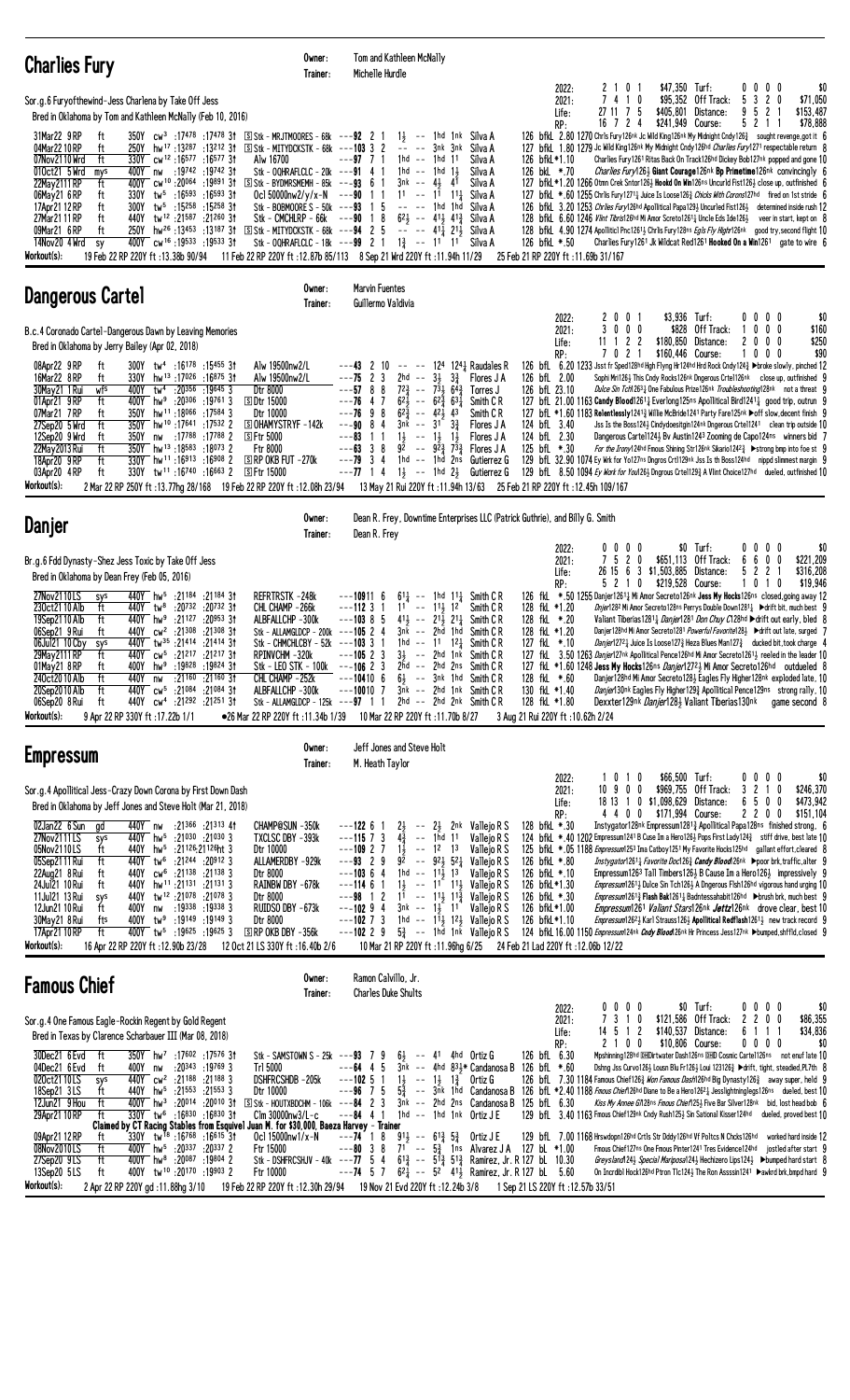| <b>Flash Bak</b>                                                                                                                                                                                                                                                                                                                                                                                                                                                                                                                                                                                                                                                                                                                                                                                                                                                                                                                                                                                                                                                                     | Owner:<br>Trainer:                                                                                                                                                                | Valeriano Racing Stables LLC (Sammy Valeriano)<br>Jaime H. Gomez                                                                                                                                                                                                                                                                                                                                                                                                                                                                                                                 |                                                                                                                                                                                                                                                                                                                   |                                                                                                                                                                                                                                                       |                                                                                                      |                                                                                                                                                                                                                                                                                                                                                                                                                                                                                                                                                                                                                                                                                                                                                                                                                                                                                                                                                                                                                                                                                                                                                                                                                                                                                                           |
|--------------------------------------------------------------------------------------------------------------------------------------------------------------------------------------------------------------------------------------------------------------------------------------------------------------------------------------------------------------------------------------------------------------------------------------------------------------------------------------------------------------------------------------------------------------------------------------------------------------------------------------------------------------------------------------------------------------------------------------------------------------------------------------------------------------------------------------------------------------------------------------------------------------------------------------------------------------------------------------------------------------------------------------------------------------------------------------|-----------------------------------------------------------------------------------------------------------------------------------------------------------------------------------|----------------------------------------------------------------------------------------------------------------------------------------------------------------------------------------------------------------------------------------------------------------------------------------------------------------------------------------------------------------------------------------------------------------------------------------------------------------------------------------------------------------------------------------------------------------------------------|-------------------------------------------------------------------------------------------------------------------------------------------------------------------------------------------------------------------------------------------------------------------------------------------------------------------|-------------------------------------------------------------------------------------------------------------------------------------------------------------------------------------------------------------------------------------------------------|------------------------------------------------------------------------------------------------------|-----------------------------------------------------------------------------------------------------------------------------------------------------------------------------------------------------------------------------------------------------------------------------------------------------------------------------------------------------------------------------------------------------------------------------------------------------------------------------------------------------------------------------------------------------------------------------------------------------------------------------------------------------------------------------------------------------------------------------------------------------------------------------------------------------------------------------------------------------------------------------------------------------------------------------------------------------------------------------------------------------------------------------------------------------------------------------------------------------------------------------------------------------------------------------------------------------------------------------------------------------------------------------------------------------------|
| Sor.g.4 Moonin the Eagle-Checknbac by Check Him Out<br>Bred in Missouri by Jim Streelman or Bill Dale (Apr 12, 2018)<br>19450 19451: 19512.<br><b>BMCKZWTRCH -153k</b><br>20Feb2210LA<br>ft<br>400Y nw<br>30Jan22 9LA<br>:19598 :19598 41<br>ft<br>400Y<br>Str<br>nw<br>ft<br>11Dec21 9LA<br>440Y nw<br>:21446 :21352 31<br>CH OF CHAM -600k<br>$:19600$ $:196003$<br>ft<br>LOSALSPDBY -926k<br>07Nov2110LA<br>400Y nw<br>160ct21 6LA<br>:19660 :19660 3<br>ft<br>400Y<br>Dtr 8000<br>nw<br>ft<br>440Y cw <sup>2</sup> :21369<br>:21171 3<br>ALLAMERINV -100k<br>05Sep21 9 Rui<br>22Aug2110 Rui<br>$cw6$ :21522 :21353 3<br>440Y<br>Dtr 8000<br>sys<br>24Jul21 10 Rui<br>440Y hw <sup>11</sup> :21809 :21131 3<br>RAINBW DBY -678k<br>ft<br>440Y tw <sup>12</sup> :21319 :21078 3<br>11Jul21 13 Rui<br>Dtr 8000<br>sys<br>LA WNTRDBY -204k<br>13Feb21 8LA<br>ft<br>400Y nw<br>19511; 19511;<br>Workout(s):<br>9 Apr 22 LA 220Y ft: 12.60h 10/27<br>11 Jan 22 LA 350Y ft: 18.40h 1/1                                                                                                  | Owner:                                                                                                                                                                            | $---10086$<br>$6^2$ -- $2^{11}$ , $2^{1}$<br>$---10121$<br>1nk --<br>$---10485$<br>411<br>$--\frac{51\frac{1}{2}}{2\frac{3}{4}}$<br>$5^{11}$<br>$---10687$<br>$---103$ 6 4<br>$31\frac{1}{4}$<br>$- - 2\frac{1}{2}$<br>$81\frac{1}{2}$ -- $4\overline{1}$ , $3\overline{1}$<br>$---91$ 7 8<br>8<br>$41\frac{1}{2}$ -- $21\frac{1}{2}$ $21\frac{1}{4}$<br>---87<br>7<br>$---87$ 9 10 10 <sup>4</sup> $---$ 9 <sup>4</sup> 9 <sup>43</sup> / <sub>4</sub><br>$---88224$<br>$---10761$<br>$11 - 1\frac{3}{4}$ $1\frac{3}{4}$<br>31 Oct 21 LA 220Y ft : 12.40h 1/2<br>Gerardo Arroyo | Peinado 0 M<br>$1\frac{1}{2}$ $1\frac{3}{4}$<br>Peinado 0 M<br>Peinado 0 M<br>$--$ 31 1nk<br>Peinado 0 M<br>$1\frac{1}{2}$<br>Peinado 0 M<br>Calderon F<br>Calderon F<br>Calderon F<br>21 -- 211, 21 <sup>3</sup> Calderon F                                                                                      | 2022:<br>2021:<br>Life:<br>RP:<br>124 bfL 1.70<br>124 bfL *.60<br>124 bfL *1.50<br>124 bfL *1.10<br>124 bfL 2.60<br>126 bfL 4.00<br>126 bfL 4.70<br>126 bfL 12.10<br>126 bfL 2.20<br>Peinado 0 M 124 bfL *1.10<br>25 Jun 21 Rui 220Y ft: 12.17hg 2/30 | \$30,359 Turf:<br>2 1 1 0<br>9<br>4 3<br>\$594,848<br>18 8 6 1 \$1,072,374 Distance:<br>0<br>00<br>0 | \$0<br>0000<br>Off Track:<br>220<br>\$12,485<br>4<br>8<br>6 2 0<br>\$831,433<br>$0\ 0\ 0$<br>\$0<br>\$0 Course:<br>0<br>Apollitical Pence124½ Flash Bak124¾ Circle City124ns ▶ step slw, strong finish 10<br>Flash Bak1243 Circle City124ns You Can Run1253 away well, edged away 7<br>Apollitic1 Pence124½ Flsh Bk124hd Really First Down126½ ▶bmp st,rally,up for 2d 9<br>Flash Bak124nk Apollitical Patty124 $\frac{3}{4}$ Fallout124nk scintillating last1/16 9<br>Flash Bak1243 Counting the Ways1253 Fallout124nk > bp st, strng late surge 7<br>Dulce Sin Tch126} Apolliticlfastprize126 $\frac{3}{4}$ Flash Bak126nk $\blacktriangleright$ light bump brk, rallied 10<br>Candy Blood12614 Flash Bak12614 Ki Sonny P126nk belatedly 9<br>Empressum12613 Dulce Sin Tch1263 A Dangerous Flash126hd >awkward beginning 10<br><b>Empressum</b> 1261 <sup>3</sup> / <sub>4</sub> Flash Bak1261 <sup>1</sup> / <sub>4</sub> Badntessahabit126hd > brushes between brk 9<br>Flash Bak1243 <i>Candy Blood</i> 243 <i>Monopolist</i> 1243 clear, driftd late, best 9                                                                                                                                                                                                                                        |
| <b>Flying Afar</b>                                                                                                                                                                                                                                                                                                                                                                                                                                                                                                                                                                                                                                                                                                                                                                                                                                                                                                                                                                                                                                                                   | Trainer:                                                                                                                                                                          | Diego Arroyo                                                                                                                                                                                                                                                                                                                                                                                                                                                                                                                                                                     |                                                                                                                                                                                                                                                                                                                   | 2022:                                                                                                                                                                                                                                                 | \$11,650 Turf:<br>0 <sub>0</sub><br>2<br>-1<br>7114                                                  | \$0<br>$0\,0\,0\,0$<br>\$25,392 Off Track:<br>4 1 0 0<br>\$8,099                                                                                                                                                                                                                                                                                                                                                                                                                                                                                                                                                                                                                                                                                                                                                                                                                                                                                                                                                                                                                                                                                                                                                                                                                                          |
| B.g.6 Stel Corona-Jetsetter by Walk Thru Fire<br>Bred in California by Edward C Allred (Mar 26, 2016)<br>18Mar22 4RP<br>ft<br>350Y tw <sup>18</sup> :17588:1758831<br>Clm 30000nw3/L<br>03Mar22 7RP<br>330Y hw <sup>9</sup> :16986 :16827 31<br>Clm 30000nw3/L<br>ft<br>ft<br>400Y tw <sup>14</sup> :19406:19326 3t<br>21 Nov 21 4 Zia<br>350Y cw <sup>4</sup> :17651 :17619 31<br>Alw 35000nw3/L<br>01Nov21 2 Zia<br>ft<br>15Aug21 5 Alb<br>ft<br>400Y nw<br>:19726 :19564 3†<br>Alw 30900nw3/L<br>17Jul21 12 Fmt<br>330Y<br>cw <sup>22</sup> :16921:1692131<br>Alw 12000nw2/L<br>sys<br>03Jul21 3 Fmt<br>350Y cw <sup>5</sup> :18006 :17842 31<br>ft<br>Alw 12000nw2/L<br>$:20374$ 31<br>30Apr21 12 RP<br>ft<br>400Y cw <sup>5</sup> :20534<br>Clm 20000nw2/L<br>18Mar21 10 RP<br>ft<br>$300Y$ tw <sup>9</sup> :16 <sup>202</sup> :15462 31<br>Clm 20000nw2/L<br>350Y cw <sup>5</sup> :18080 :17914 31<br>300ct20 8 Wrd<br>sy<br>Clm 15000nw2/L<br>Workout(s):<br>9 Feb 22 RP 250Y ft: 13.97hg 51/158 11 Oct 21 Sil 220Y ft: 13.12b 5/5                                            | Stk - LOVINGTN S - 50k ---103 4 4                                                                                                                                                 | $---82 \quad 5$<br>5<br>4nk --<br>$---74$ 7<br>$6\frac{1}{2}$<br>9<br>$\sim$ $-$<br>31<br>$\sim$ $-$<br>9<br>$---93.5$<br>$5\frac{1}{2}$<br>$- - 2\frac{1}{2}$<br>5<br>$2\bar{h}d$ -- $4\bar{3}$<br>$---82$ 2<br>$\overline{\mathbf{c}}$<br>$---779$<br>$2hd$ -- $1hd$ $1nk$<br>$---67$ 1<br>-5<br>3nk -- 3½<br>$--67$ 3 5<br>4nk -- 3hd 31<br>9<br>---36<br>-1<br>$---69$ 3 4<br>28 Jun 21 Sil 220Y ft : 13.15b 4/5                                                                                                                                                             | $2hd$ 11<br>Gutierrez G<br>$5\frac{3}{4}$<br>$5^{11}$ Torres D A<br>3nk 31<br>Aldrete H<br>2nk<br>Ruiz J D<br>3 <sup>1</sup><br>Torres D A<br>Torres D A<br>3 <sup>1</sup><br>Torres D A<br>Cruz R<br>$--- 9339942$ Pulido J<br>$2nk$ -- $3\frac{1}{2}$ $51\frac{1}{4}$ Pulido J                                  | 2021:<br>Life:<br>RP:<br>129 bL<br>128 bL 39.80<br>128 bL 9.30<br>128 bfL 21.80<br>126 bfL 11.40<br>126 bfL 5.00<br>126 bfL 4.60<br>3 Mar 21 RP 220Y ft : 13.02h 41/47                                                                                | 29 3 3 9<br>$10 \t1 \t0 \t2$<br>\$17,790 Course:                                                     | \$56,120 Distance:<br>\$15,274<br>7006<br>3002<br>\$3,697<br>2.30 1238 Flyng Afr1291 Wings On My Drms126hd Mh Our Scrt Spy1241 motored past rivals 7<br>126 bfl 2.90 1242 Suzy d Cpi1243 Pvs Big Hoss126hd Highst Rt in Town126ns latched to inner foe 9<br>Ki Frankie B128nk Tlc Signature128nk Flying Afar128 <sup>3</sup> game effort, 10<br>Crown N Royal Gal128nk Flying Afar1281 Mi Bella Beso126hd finished strong, 10<br>Don Chuy C1283 Man of Faith128nk Flying Afar1283 good try, 10<br>Flying Afar126nk Celtic Pagentry127ns Dox Notta Fox1241 <sub>4</sub> determined, driving 10<br>Singin de Blues1263 Dox Notta Fox124nk Flying Afar1263 finished full of run 5<br>126 bfL 17.00 1272 Just B Mighty 128nk Apollitical Johnny 1263 Flying Afar126ns big contention 11<br>126 bfL 11.20 1266 Ajss for th Ldy126hd Mstr Cbo1261 Vr Shz Fncy Pyc128} > brk very slow, veerd in 9<br>Secret Cartel Lady124nk Strike Force Six1243 Reverend James124nk evenly 7                                                                                                                                                                                                                                                                                                                                  |
| <b>Giant Courage</b>                                                                                                                                                                                                                                                                                                                                                                                                                                                                                                                                                                                                                                                                                                                                                                                                                                                                                                                                                                                                                                                                 | Owner:<br>Trainer:                                                                                                                                                                | Felipe Martinez-Morales<br>Felesha Gold                                                                                                                                                                                                                                                                                                                                                                                                                                                                                                                                          |                                                                                                                                                                                                                                                                                                                   |                                                                                                                                                                                                                                                       |                                                                                                      |                                                                                                                                                                                                                                                                                                                                                                                                                                                                                                                                                                                                                                                                                                                                                                                                                                                                                                                                                                                                                                                                                                                                                                                                                                                                                                           |
| Br.g.7 Captain Courage-Deelish by First Down Dash<br>Bred in Kentucky by Gentry Farms (Apr 20, 2015)<br>17Mar22 8RP<br>350Y tw <sup>18</sup> :18 <sup>229</sup> :1750131<br>sys<br>Oc1 35000nw1/6mx-N<br>220ct21 6 Wrd<br>ft<br>400Y cw <sup>5</sup><br>: 20 : 19934 31<br>Alw 16700<br>010ct21 5 Wrd<br>400Y nw :19825 :19742 31<br>mys<br>350Y hw <sup>9</sup> :18573 :17863 31<br>23Jul21 11 Fmt<br>ft<br>ft<br>350Y cw <sup>8</sup> :17809 :17565 31<br>29May21 1 RP<br>Sta 20000<br>350Y tw <sup>15</sup> :17682:1768231<br>29Apr21 6RP<br>ft<br>Alw 19000nw1/x<br>330Y hw <sup>12</sup> :16915:16889 31<br>Ocl 20000nw3/L<br>20Mar21 4RP<br>ft<br>350Y cw <sup>10</sup> :17827 :17827 31<br>090ct20 6 Wrd<br>ft<br>Sta 10000<br>350Y hw <sup>8</sup> :18583 :17817 31<br>24Jul20 11 Fmt<br>ft<br>Stk - RCKYHEINZI - 20k<br>400Y hw <sup>10</sup> :19976:19926.31<br>Sta 10000<br>14May20 9RP<br>ft<br>Workout(s):<br>5 Mar 22 RP 220Y ft : 13.22b 64/68<br>21 Apr 22 RP 220Y ft:12.05b 6/18                                                                                    | Stk - OQHRAFLCLC - 20 $k$ ---87 2 3<br>Stk - RCKYHEINZG - 15k ---46 3 8                                                                                                           | $---4444$<br>9<br>$91\frac{1}{2}$ -- $92$<br>5<br>$---84$ 6<br>3nk -- 3½ 3nk<br>$3hd$ -- $3hd$<br>81<br>-- 921, 95<br>$---71$ 2 6<br>$---84$ 3 2<br>1hd $--$ 1 $\frac{1}{2}$<br>$---80$<br>-3<br>8<br>6<br>---86 6<br>---50<br>3<br>- 1<br>15 Sep 21 RP 220Y ft : 13.23h 4/4                                                                                                                                                                                                                                                                                                     | 943 Esqueda C R<br>Wainscott C<br>2 <sub>3</sub><br><b>Wainscott C</b><br>Wainscott C<br>5nk -- $4\frac{3}{4}$ $41\frac{3}{4}$ Wainscott C<br>$1\frac{1}{2}$<br>Wainscott C<br>2hd -- 2hd 3hd Wainscott C<br>$5\frac{1}{2}$ -- 1hd 11, Wainscott C<br>$5^{11}$ -- $6^{31}$ $6^{4}$ Camacho K J 126 bL 8.80        | 2022:<br>2021:<br>Life:<br>RP:<br>126 bL<br>126 bL<br>9.20<br>126 bL<br>15.00<br>7.50<br>126 bL<br>126 bL<br>126 bL<br>126 bL 7.00<br>13 Jul 21 Fmt 220Y ft : 11.68h 2/4                                                                              | $0\ 0\ 0$<br>\$330 Turf:<br>1 1 2<br>6<br>36 5 3 7<br>18 2 1 4<br>\$32,714 Course:                   | $0\,0\,0\,0$<br>\$0<br>\$20,500 Off Track:<br>2 <sub>1</sub><br>\$7,692<br>7<br>0<br>7 1 2 2<br>\$57,124 Distance:<br>\$14,865<br>3 1 0 1<br>\$6,972<br>4.40 1371 Prsidntil Embrce 126 $\frac{3}{4}$ Cr Appollitic1 Joe 126hd Peves Blue Duck 126 $\frac{1}{2}$ in tight early 9<br>Willie McBride124nk Scredy Pants126hd Giant Courage12611 challenged, no kick 7<br><b>Charlies Fury</b> 126 <sub>2</sub> Giant Courage126 <sup>nk</sup> Bp Primetime126 <sup>nk</sup> challenged, no match 6<br>Relentless Doll126nk Rolling Along1283 Hes All Corona126nk steadily faded 9<br>3.20 1341 Jk Pistol Petey 1263 Catchin Train B1263 By Dont Cry Joni1273 bid, tired 9<br>7.00 1322 Giant Courage126½ Fundimenta1124hd <i>Vf Politics N Chicks</i> 1261 bumpd, kept focus 7<br>127 bl. 9.80 1321 Spotty Politics124ns <i>Juic Is Loose</i> 126hd <i>Gint Courge</i> 1271 <sub>4</sub> game effort outside 9<br>Gint Courg1261 <sub>2</sub> Jstgoodoldboy126hd Crson City Trin1241 strong finishing drive 6<br>Tac N Dale1261; Relentless Jessie125; Mighty Tamale126nk no factor 6<br>---82 5 2 2hd -- 3hd 3nk Puentes J A 126 bl 7.00 1319 Sm Lxis Chick127ns Jestgoodoldboy126nk Gint Courge126nk denied in 3way duel 9                                                                                 |
| <b>His Time to Deal</b>                                                                                                                                                                                                                                                                                                                                                                                                                                                                                                                                                                                                                                                                                                                                                                                                                                                                                                                                                                                                                                                              | Owner:<br>Trainer:                                                                                                                                                                | Pete A. Scarmardo<br>John A. Stinebaugh                                                                                                                                                                                                                                                                                                                                                                                                                                                                                                                                          |                                                                                                                                                                                                                                                                                                                   |                                                                                                                                                                                                                                                       |                                                                                                      |                                                                                                                                                                                                                                                                                                                                                                                                                                                                                                                                                                                                                                                                                                                                                                                                                                                                                                                                                                                                                                                                                                                                                                                                                                                                                                           |
| Sor.g.4 Dealagame-Lady Lilia by First Down Dash<br>Bred in Texas by Pete A Scarmardo (Jan 22, 2018)<br>03Apr22 10 RP<br>440Y hw <sup>15</sup> :22086:21729 31<br>Stk - CMCHLRP - 68k<br>ft<br>400Y tw <sup>14</sup> :20 <sup>166</sup> :1946131<br>18Dec2111LS<br>ft<br><u>ි</u> Stk 61500<br>05Nov21 8LS<br>440Y hw <sup>5</sup> :21938 :21567 3<br>Dtr 10000<br>ft<br>18Sep21 2LS<br>ft<br>440Y hw <sup>5</sup> :21872 :21692 3<br>Dtr 10000<br>07Aug21 9 Hou<br>ft<br>20125 :20125 400Y hw <sup>8</sup> :20125<br><b>RE TOHASIREDB -89k</b><br>400Y $hw^3$ :19958 :19958 3<br>16Jul21 4 Hou<br>Dtr 15000<br>gd<br>09May21 8RP<br>400Y tw <sup>13</sup> :20004 :19561 3<br>ft<br>Dtr 10000<br>hw <sup>13</sup> :20369:201722<br>08Nov20 5LS<br>ft<br>Ftr 15000<br>400Y<br>350Y hw <sup>17</sup> :17965:17679 2<br>29Aug20 8 Ret<br>ft<br><b>Relations TOHASIRFUT -221k</b><br>350Y hw <sup>10</sup> :18076:180762<br>14Aug20 4 Ret<br>ft<br>Ftr 8000<br>Workout(s):<br>18 Mar 22 RP 220Y my : 12.04h 15/28 12 Feb 22 Ret 220Y ft : 12.25bg 2/28 21 Jan 22 Ret 220Y ft : 12.96b 2/2 |                                                                                                                                                                                   | $---79$ 6 4<br>$---70$ 6 10<br>$2\frac{1}{2}$ -- 41<br>$---76$ 1 8<br>$--83$ 8 7<br>$7\overline{1}$ $\overline{4}$ -- $5\overline{1}$ $\overline{2}$ 21<br>$---86$ 4 3<br>$---86662$<br>2hd -- 11 1 $\frac{3}{7}$<br>$---7736$<br>$41 - 42\frac{1}{2}42\frac{3}{4}$<br>$---84$ 1 9<br>$-$ -83 3 7 4 $\frac{3}{4}$ -- 41 41 $\frac{3}{4}$ Vega J<br>--- <b>75</b> 9 2 4nk -- 2hd 1½ Vega J                                                                                                                                                                                        | $5^{13}$ -- $5^{21}$ $5^{21}$ Candanosa B<br>$83\frac{1}{4}$ -- $97$ $84\frac{1}{4}$ Calderon F<br>521 Calderon F<br><b>Calderon F</b><br>$1\frac{1}{2}$ -- 1 <sup>2</sup> 1 <sup>1</sup> $\frac{3}{4}$ Calderon F<br><b>Calderon F</b><br>Calderon F<br>$9^{11}$ -- $8^{1}$ 5 <sup>1</sup> / <sub>4</sub> Vega J | 2022:<br>2021:<br>Life:<br>RP:<br>125 bkL 3.40<br>125 bkL 2.40<br>128 bkL 2.00<br>126 bL 5.70<br>126 bkL *.50<br>3 Dec 21 LS 220Y ft: 13.63b 5/5                                                                                                      | \$4,073 Turf:<br>1000<br>2 1 0<br>6<br>$12 \t5 \t1 \t0$<br>\$106,524 Distance:<br>2000               | \$0<br>$0\,0\,0\,0$<br>\$48,791 Off Track:<br>100<br>-1<br>\$9,000<br>5 2 0 0<br>\$46,941<br>\$4,662 Course:<br>$0\ 0\ 0$<br>\$589<br>126 hfl. 33.30 1237 Jss My Hocks126 $\frac{1}{2}$ Big Eg1 Gon1261 Apoclyptic1 Jess128 $\frac{3}{4}$ esc trb1, cldnt keep up 7<br>124 bfkL 9.90 1256 Won Famous Dash124hd My Fast Prize12613 Relentlessly124nk dull effort 11<br>125 bfkL 3.40 1271 Valiantt125} Jesslightninglegs125hd Shott Gun125} ▶fractious, gt, brief bid 8<br>126 bfkL 3.20 1225 Blame the Fed1291 His Time to Deal126ns Flash Riley127} bid late 8<br>Hs Tm t D11251 $\frac{3}{4}$ Wtch Hm B Fmos126 $\frac{1}{2}$ Im Jss Dshng125 $\frac{1}{2}$ bump hard, drew away 10<br>His Time to Deal 1253 War Eagle 1263 River Rat 125nk strong surge, driving 9<br>124 bkl 5.50 1161 Apollitici Bird12411 Cr Appolliticl Jo1261 On Incrdibl Hock124nk restless in gate 7<br>Rre High Dynsty 124 & A Sweet Cpo128 & Rocket Queen V127ns improved position 10<br>One Incredible Hock1253 D Cosmic Crte1126hd Card One Starter1241 outfinished 10<br>His Time to Del1263 L Inseparable1241 $\frac{1}{4}$ Lethal Cowboy Jessie1261 strong finish 9                                                                                                                                                      |
| Hooked On a Win                                                                                                                                                                                                                                                                                                                                                                                                                                                                                                                                                                                                                                                                                                                                                                                                                                                                                                                                                                                                                                                                      | Owner:<br>Trainer:                                                                                                                                                                | Regina Laymon<br>Jerry Livingston                                                                                                                                                                                                                                                                                                                                                                                                                                                                                                                                                |                                                                                                                                                                                                                                                                                                                   |                                                                                                                                                                                                                                                       |                                                                                                      |                                                                                                                                                                                                                                                                                                                                                                                                                                                                                                                                                                                                                                                                                                                                                                                                                                                                                                                                                                                                                                                                                                                                                                                                                                                                                                           |
| B.g.7 Pyc Paint Your Wagon-Pretty Girl Kate by Pretty Boy Perry<br>Bred in Oklahoma by Jk Running Horses L1c (Mar 18, 2015)<br>27Mar22 8RP<br>ft<br>330Y cw <sup>11</sup> :16741 :16623 31<br>11Sep21 4 Prm<br>ft<br>440Y hw <sup>5</sup> :22060 :21711 31<br>350Y hw <sup>15</sup> :17814 :17728 31<br>07Aug21 1 Prm<br>ft<br>Ocl 10000cnd-N<br>:17 <sup>758</sup> :17 <sup>587</sup> 3†<br>17Jul21 3 Prm<br>350Y<br>ft<br>nw<br>22May 2111 RP<br>$S$ Stk - BYDMRSMEMH - 85k ---96 2 5<br>ft<br>400Y cw <sup>10</sup> :19981<br>:19891 31<br>16May21 6 RP<br>$cw4$ :17675 :17467 31<br>Oc1 40000nw1/y-N<br>350Y<br>sys<br>ft<br>400Y tw <sup>5</sup> :20117 :19503 3t<br>$S$ Stk - SOONR ST S - 100k ---80 4 8<br>17Apr21 8 RP<br>20Mar21 8RP<br>hw <sup>11</sup> :17664 :17582 3t<br>ft<br>350Y<br>400Y cw <sup>16</sup> :19832 :19533 31<br>14Nov20 4 Wrd<br>sy<br>ft<br>400Y cw <sup>15</sup> :20091:19942 3t<br>180ct20 5 Wrd<br>Alw 16200<br>Workout(s):<br>4 Mar 22 RP 250Y ft: 13.75h 1/2                                                                                    | Ocl 50000nw1/6mx-N ---84 7 4<br>Stk - 2RIVERSSTK - $35k$ ---89 6 6<br>Stk - KEOKUK STK - 35k ---85 3 4<br>Stk - EASTEX STK - 50k ---88 1 4<br>Stk - OQHRAFLCLC - 18 $k$ ---86 6 6 | $---82 \quad 3 \quad 4$<br>$5nk$ -- $3hd$ $2j$<br>$---71$ 4 4<br>$2\frac{1}{2}$ -- $2\frac{1}{2}$ $2\frac{1}{2}$<br>$4^{13}$ -- $4^{2}$ $3^{2}$<br>1hd -- 1hd 31<br>$---87$ 3 4<br>23 Feb 21 RP 220Y ft: 11.93b 17/62 6 Aug 20 Prm 220Y ft: 12.21bg 2/4                                                                                                                                                                                                                                                                                                                          | 21 -- $4^{13}_{4}$ $4^{23}_{4}$ Esqueda E N 127 bfBL12.10<br>$4^{11}_{2}$ -- $2^{11}_{2}$ $3^{1}_{2}$ Esqueda<br>$3^{1}_{2}$ -- $3^{1}$ $4^{11}_{4}$ Quiroz B<br>Esqueda C R<br>Torres D A<br>Torres D A                                                                                                          | 2022:<br>2021:<br>Life:<br>RP:<br>125 bfBL 1.30<br>127 bfBL 6.70<br>126 bfL 10.10<br>126 bfL 3.80<br>5 Jul 20 Prm 220Y ft:12.47bg 5/8                                                                                                                 | \$6,276 Turf:<br>1010<br>7 0 2 2<br>35 8 4 9<br>\$216,186 Distance:<br>19 5 4 4<br>\$173,381 Course: | \$0<br>0000<br>-5<br>\$38,704 Off Track:<br>$1 \t0 \t3$<br>\$10,781<br>$12$ 2 1 4<br>\$92,881<br>8212<br>\$88,414<br>$3^2$ -- 21 $2^3$ Esqueda CR 126 bfl. 6.10 1238 Winter Brook126 $\frac{3}{4}$ Hooked On Win126nk Its the Whiskey126 $\frac{1}{2}$ battled every step 8<br>Juice Is Loose1271 <sub>4</sub> Ferrari James127 <sub>3</sub> Jk Wildcat Red1271 dropped back late 7<br>Dickey Bob1253 Ferrari James125hd Hooked On a Win125nk mild late interest 4<br>Jk Wildct Red1271 Vf Politics N Chicks127nk Jess Mke Mark127ns had no mishap 9<br>Esqueda C R $\,$ 126 bfl $\,$ 18.60 1235 Otmn Creek Sentor 126 $\frac{1}{2}$ Hooked On Win126ns Uncurled Fist 126 $\frac{1}{2}$ battled all way 6<br>4} -- 31 $3\overline{1}$ Esqueda CR 126 bfL *1.80 1257 Jess Vamoose126} Hooked On Jordan129 $\frac{3}{4}$ Hooked On a Win126ns late interest 7<br>$71\frac{3}{4}$ -- $83\frac{1}{4}$ 83 $\frac{3}{4}$ Esqueda CR 126 bfl. 34.60 1226 Vlint Tiberis1261 Otmn Creek Senator126hd Jess My Hocks126hd did not contend 9<br>Esqueda CR 126 bfL 6.80 1233 Egls Fly Highr124} Hookd On Win1261} Apolliticl Pp126nk prompted, hand driven 6<br>Charlies Fury 1261 Jk Wildcat Red1261 Hooked On a Win1261 clean trip outside 6<br>Jk Wildcat Red126nk Defender One126½ Hooked On a Win1261 even bid 6 |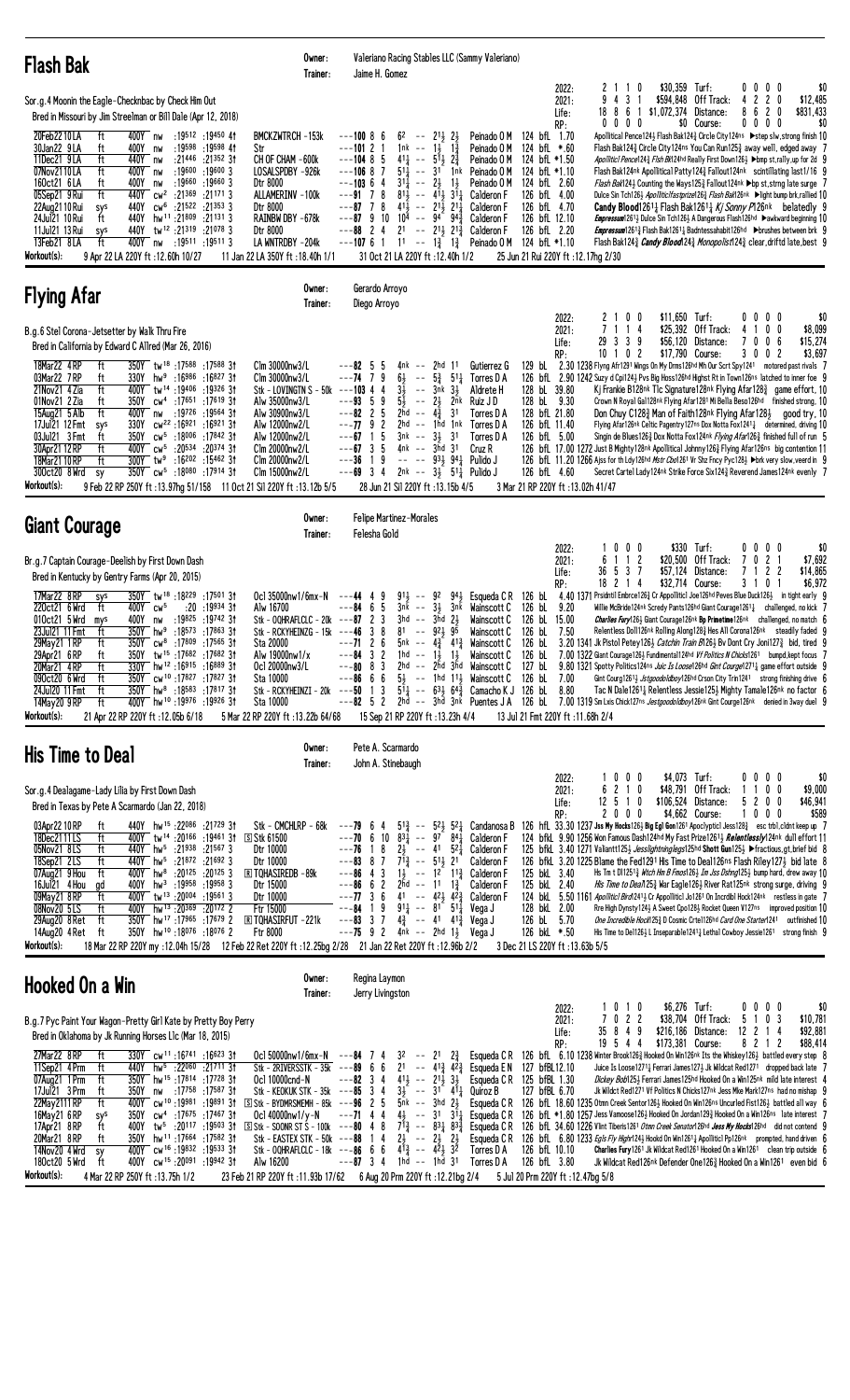| <b>Jess My Hocks</b>                                                                                                                                                                                                                                                                                                                                                                                                                                                                                                                                                                                                                                                                                                                                                                                                                                                                                                                                                                                                                                                                                                                                   | Owner:<br>Trainer: | Tom and Kathleen McNally<br>Michelle Hurdle                                                                                                                                                                                                                                                                                                                                                                                                                                                                                                                                |                                                                                                                                                                                                                                                                   |                                                                                                                                                                                                             |                                                                                      |                                                                                                                                                                                                                                                                                                                                                                                                                                                                                                                                                                                                                                                                                                                                                                                                                                      |                                                                                                                                                                                                                                                                                                                                                                                                                                                                                                                                                                                                                                                                                                                             |                                                                                                     |                                                   |
|--------------------------------------------------------------------------------------------------------------------------------------------------------------------------------------------------------------------------------------------------------------------------------------------------------------------------------------------------------------------------------------------------------------------------------------------------------------------------------------------------------------------------------------------------------------------------------------------------------------------------------------------------------------------------------------------------------------------------------------------------------------------------------------------------------------------------------------------------------------------------------------------------------------------------------------------------------------------------------------------------------------------------------------------------------------------------------------------------------------------------------------------------------|--------------------|----------------------------------------------------------------------------------------------------------------------------------------------------------------------------------------------------------------------------------------------------------------------------------------------------------------------------------------------------------------------------------------------------------------------------------------------------------------------------------------------------------------------------------------------------------------------------|-------------------------------------------------------------------------------------------------------------------------------------------------------------------------------------------------------------------------------------------------------------------|-------------------------------------------------------------------------------------------------------------------------------------------------------------------------------------------------------------|--------------------------------------------------------------------------------------|--------------------------------------------------------------------------------------------------------------------------------------------------------------------------------------------------------------------------------------------------------------------------------------------------------------------------------------------------------------------------------------------------------------------------------------------------------------------------------------------------------------------------------------------------------------------------------------------------------------------------------------------------------------------------------------------------------------------------------------------------------------------------------------------------------------------------------------|-----------------------------------------------------------------------------------------------------------------------------------------------------------------------------------------------------------------------------------------------------------------------------------------------------------------------------------------------------------------------------------------------------------------------------------------------------------------------------------------------------------------------------------------------------------------------------------------------------------------------------------------------------------------------------------------------------------------------------|-----------------------------------------------------------------------------------------------------|---------------------------------------------------|
| Sor.g.5 Kiss My Hocks-Jess Charlena by Take Off Jess<br>Bred in Oklahoma by Tom and Kathleen McNally (Feb 18, 2017)<br>440Y hw <sup>15</sup> :21729 :21729 3t<br>03Apr22 10 RP<br>ft<br>Stk - CMCHLRP - 68k<br>06Mar22 9 RP<br>550Y tw <sup>17</sup> :26 <sup>517</sup> :26 <sup>438</sup> 31<br>Stk - SLMBIGDADD - 50k $-$ -102 1 1<br>mys<br>27Nov2110LS<br>440Y<br>$hw^5$ :21439<br>:21184 31<br>REFRTRSTK-248k<br>sys<br>29May 2111 RP<br>ft<br>440Y<br>$cw^5$ :21534<br>$:21^{217}31$<br>RPINVCHM-320k<br>hw <sup>9</sup> :19824<br>:19824 31<br>Stk - LEO STK - 100k ---106 1 1<br>01May21 8RP<br>400Y<br>ft<br>17Apr21 8RP<br>400Y<br>tw5<br>:19697 :19503 31<br>$S$ Stk - SOONR ST S - 100k ---99 5 7<br>ft<br>:19406 :19406 3<br>240ct20 7 Alb<br>ft<br>400Y nw<br>CHL DBYCHM -152k<br>040ct20 6 Wrd<br>400Y<br>$hw^5$ :19417 :19417 3<br>DBCHLWRD -41k<br>ft<br>13Sep20 5 Wrd<br>$400Y$ tw <sup>8</sup><br>:19801 :19801 3<br>Dtr 5000<br>ft<br>30May 2010 RP<br>ft<br>400Y tw <sup>9</sup> :19794 :19545 3<br>HRTGPLCDBY -232k<br>Workout(s):<br>•19 Feb 22 RP 220Y ft: 11.36h 1/94                                                         |                    | $---93$ 7<br>1}<br>$\sim$ $\sim$<br>$1hd - 1hd 4\frac{1}{2}$<br>$---99 12 7$<br>$82 - -$<br>$41\frac{1}{2}$ -- $41\frac{1}{4}$ $41\frac{3}{4}$<br>$---92$ 10 4<br>$1hd - - 1hd$<br>41<br>$\sim$ $\sim$<br>$5\frac{1}{2}$ -- 1hd 1nk<br>$---105855$<br>$---108$ 7 4<br>$---84$ 3 3<br>$---76$ 7 8 $7^1$ $---$ 41 $\frac{1}{2}$ 41 $\frac{1}{2}$ Silva A<br>11.54h 1/1 Feb 22 RP 220Y ft: 12.55b 66/113 6 Nov 21 Wrd 220Y ft: 11.54h 1/1                                                                                                                                     | $1\frac{1}{2}$<br>$1\frac{1}{2}$<br>Silva A<br>713 311<br>Silva A<br>Silva A<br>1ns<br>Silva A<br>$31\frac{1}{2}$<br>3 <sup>1</sup><br>Silva A<br>Delgado M<br>1nk -- $12\frac{3}{4}$ 13 <sub>3</sub> Delgado M<br>$3\frac{1}{2}$ -- 1hd $1\frac{3}{4}$ Delgado M | Vallejo R S<br>126 bfkL *.60<br>124 bkL *.40<br>124 bfL *.30<br>●21 Oct 21 Wrd 220Y ft :11.41h 1/4                                                                                                          | 2022:<br>2021:<br>Life:<br>RP:                                                       | 0 <sub>0</sub><br>$1 \t0 \t2$<br>4<br>90<br>18<br>4<br>$10 + 02$<br>126 bkl. *.30 1326 Jss My Hocks126½ Big Eg1 Gone1261 Apoclyptic1 Jess128½ drftd in, powered on 7<br>126 bkl. *.90 1318 0 Dnvn Ross1263 Shocknglyfmos126ns Mddy Nws127ns dueld, drftd out, edged 11<br>126 bkl. 26.00 1340 Danjer12611 Mi Amor Secreto126nk Jess My Hocks126ns rallied, got show 12<br>126 bfkL 5.60 1322 <i>Danjer</i> 127nk Apollitical Pence126hd Mi Amor Secreto1261½ drifted in 10<br>126 bfkL 3.90 1301 Jess My Hocks126ns Danjer12723 Mi Amor Secreto126hd lengthy duel, brave 8<br>126 bfkl 5.80 1303 Vint Tbris1261 Otmn Crek Sntor126hd Jss My Hocks126hd >bumped between early 9<br>126 bfkl. 5.30 1249 Inaugurator 1241 Jesse D124ns Jess B One1243 hesitant, gaining 9                                                               | \$36,710 Turf:<br>\$117,171 Off Track:<br>\$338,876<br>Distance:<br>\$185,470 Course:<br>Jess My Hocks126nk Dr Too11263 A Painted Dynasty126nk flew late, 10<br>Jss My Hocks12433 Juic Is Loose124nk Mighty B Ivory124nk von with authority 10<br>Jess My Hocks1243 Juice Is Loose124nk Mighty B Ivory1243 driving finish 6                                                                                                                                                                                                                                                                                                                                                                                                 | $0\ 0\ 0$<br>0<br>20<br>4<br>9<br>6<br>0<br>6 3 0 1                                                 | \$0<br>\$37,214<br>\$216,528<br>\$124,977         |
| Jettz                                                                                                                                                                                                                                                                                                                                                                                                                                                                                                                                                                                                                                                                                                                                                                                                                                                                                                                                                                                                                                                                                                                                                  | Owner:<br>Trainer: | Bobby D. Cox<br>Juan L. Vazquez                                                                                                                                                                                                                                                                                                                                                                                                                                                                                                                                            |                                                                                                                                                                                                                                                                   |                                                                                                                                                                                                             |                                                                                      |                                                                                                                                                                                                                                                                                                                                                                                                                                                                                                                                                                                                                                                                                                                                                                                                                                      |                                                                                                                                                                                                                                                                                                                                                                                                                                                                                                                                                                                                                                                                                                                             |                                                                                                     |                                                   |
| Br.g.4 One Fabulous Eagle-First to Celebrate by First Down Dash<br>Bred in Oklahoma by Bobby D Cox (Feb 08, 2018)<br>cw <sup>6</sup> :21412 :21412 3<br>22Aug21 6 Rui<br>ft<br>440Y<br>Dtr 8000<br>RUIDSO DBY -673k<br>12Jun21 10 Rui<br>ft<br>400Y<br>:19495 :19338 3<br>nw<br>400Y<br>$tw^{14}$ :19550 :19550 3<br>30May21 6 Rui<br>wfs<br>Dtr 8000<br>07Sep2010 Rui<br>ft<br>440Y<br>$hw^7$ :21686<br>:214372<br>ALLAMERFUT -3000k<br>21 Aug 2015 Rui<br>440Y<br>$cw6$ :21622 :21622 2<br>ft<br><b>Ftr 8000</b><br>04Jul20 3 Rui<br>ft<br>400Y tw <sup>9</sup> :19852 :19817 2<br>Ftr 8000<br>07Jun20 10 Rui<br>350Y<br>hw <sup>11</sup> :17 <sup>736</sup> :17 <sup>618</sup> 2<br>RUIDSO FUT -1000k<br>ft<br>23May20 2 Rui<br>350Y hw <sup>13</sup> :17818 :17818 2<br>Ftr 8000<br>ft<br>hw <sup>11</sup> :16988 :16908 2<br>18Apr20 9RP<br>ft<br>$\Box$ RP OKB FUT -270 $k$<br>330Y<br>04Apr20 1RP<br>$330Y$ tw <sup>6</sup> :16805 :16738 2<br><b>SFtr 15000</b><br>ft<br>Workout(s):<br>25 Mar 22 RP 220Y ft: 11.65h 4/40<br>13 Apr 22 RP 250Y ft: 13.56hg 4/49                                                                                |                    | $---92$ 8<br>2<br>$---95$ 10 3<br>61<br>$---89$ 5 4<br>3nk -- 1hd 1½<br>81<br>$---9299$<br>---97 3<br>2hd<br>$2hd$ -- $2hd$ $2nk$<br>$---85$ 6 4<br>$---94$ 10 4<br>3nk -- 31<br>---10192<br>1hd -- 1hd 1nk<br>---75 7 9<br>$7\frac{1}{2}$ -- $3\frac{1}{2}$ $5\frac{1}{2}$<br>$---7766$<br>31 Jul 21 Rui 220Y ft: 11.15h 7/49                                                                                                                                                                                                                                             | 2hd -- 1hd 1nk Calderon F<br>$--$ 31 31 Galderon F<br>Calderon F<br>$-- 61\frac{1}{2}$ 41 Calderon F<br>$--$ 11 1 <sup>2</sup> / <sub>3</sub> Calderon F<br>Calderon F<br>31<br><b>Calderon F</b><br>Calderon F<br>Ramirez R<br>$4nk$ -- $3hd$ $3nk$ Flores $JA$  | 126 bL *2.00<br>126 bL<br>126 bL<br>124 bL<br>124 bL<br>124 bL<br>124 bl $*1.60$<br>124 bL<br>124 bL<br>9 May 21 RP 220Y ft: 12.44h 15/24                                                                   | 2022:<br>2021:<br>Life:<br>RP:<br>6.60<br>$*.70$<br>7.40<br>$*.30$<br>$*.30$<br>1.90 | $0\ 0\ 0\ 0$<br>3 2 0 1<br>$10 \t 4 \t 1 \t 3$<br>2 0 0 1<br>$25.601219$ Ey Work for You127ns <b>Dngrous Crt</b> 1129nk Jess Is the Boss124hd bid, outfinished 9<br>126 bl 23.60 1203 Jess Is the Boss124nk Gael Force125ns Jettz126 $\frac{3}{4}$ big contention 10                                                                                                                                                                                                                                                                                                                                                                                                                                                                                                                                                                 | \$0 Turf:<br>\$96,186 Off Track:<br>\$466,420 Distance:<br>\$64,034 Course:<br>Jettz126nk Separate Sentence1261 <sub>4</sub> Apollitical Gold1261 <sub>4</sub> dueled, prevailed 9<br><b>Empressum</b> 1261 <i>Valiant Stars</i> 126nk Jettz126nk<br>@ELJettz126½ @EMahomes126½ Miss Famous Eagle1261½ ▶bump foe after brk 9<br>Whistle Stop Cfe124nk Instygator1261 Apollitical Gold126nk >bump brk, moved in 10<br>Jettz12423 <i>Hatchi Zulu</i> 126nk Inkognito1241 ▶bob brk.drifted about 9<br>Troubleshooting124nk Jettz12411 Inkognito12411 ▶ bdrift out badly late 8<br>Cyber Monday124} Misscandymountain124} Jettz1241} solid effort 10<br>Jettz124nk Packsaddle Senator1262 A Dangerous Flash1282 dueled, held 10 | 0000<br>0 <sub>0</sub><br>-1<br>3 1 1 1<br>$0\ 0\ 0\ 0$                                             | \$0<br>\$3,200<br>\$72,073<br>\$0<br>no mishap 10 |
| <b>Midday News</b>                                                                                                                                                                                                                                                                                                                                                                                                                                                                                                                                                                                                                                                                                                                                                                                                                                                                                                                                                                                                                                                                                                                                     | Owner:<br>Trainer: | Linda Joiner, Pat Smith, Izora Southway, Holly King, and Kelly Allen<br>Michael W. Joiner                                                                                                                                                                                                                                                                                                                                                                                                                                                                                  |                                                                                                                                                                                                                                                                   |                                                                                                                                                                                                             |                                                                                      |                                                                                                                                                                                                                                                                                                                                                                                                                                                                                                                                                                                                                                                                                                                                                                                                                                      |                                                                                                                                                                                                                                                                                                                                                                                                                                                                                                                                                                                                                                                                                                                             |                                                                                                     |                                                   |
| Sor.g.6 Fdd Dynasty-Summer Love Song by Mr Jess Perry<br>Bred in Missouri by Jim Streelman or Bill Dale (Mar 28, 2016)<br>550Y tw <sup>17</sup> :26512 :26438 31<br>06Mar22 9RP<br>Stk - SLMBIGDADD - 50k $-$ -103 5 3<br>mys<br>27Nov2110LS<br>440Y hw <sup>5</sup> :21527 :21184 31<br>REFRTRSTK-248k<br>sys<br>07Nov21 5 Zia<br>hw <sup>6</sup> :17635 :17407 31<br>ft<br>350Y<br>Stk - JAMESISAAC - 50k $--92$ 2 7<br>400Y tw <sup>8</sup> :19676 :19676 31<br>160ct21 9LS<br>Alw 22400<br>ft<br>05Sep21 7 Rui<br>ft<br>440Y<br>cw <sup>6</sup> :21 <sup>350</sup> :21 <sup>350</sup> 31<br>Alw 28500cnd<br>29May 2111 RP<br>ft<br>440Y cw <sup>5</sup> :21611 :21217 31<br>RPINVCHM-320k<br>400Y hw <sup>9</sup> :20 <sup>263</sup> :19824 31<br>Stk - LEO STK - 100k<br>01May21 8RP<br>ft<br>09Mar21 7RP<br>550Y hw <sup>27</sup> :28027 :28027 3t<br>ft<br>Stk - SLM Big Da - 50k ---88 6 6<br>28Nov20 5LS<br>550Y tw <sup>5</sup> :26672 :26672 31<br>Alw 28000<br>wfs<br>440Y cw <sup>8</sup> :21682 :21433 31<br>250ct20 9LS<br>ft<br>Workout(s):<br>16 Apr 22 RP 330Y ft: 16.97b 2/2<br>15 Feb 22 RP 440Y ft: 23.68hg 1/1                   |                    | $3hd$ -- $2hd$ $3\frac{1}{2}$<br>$7^{13}$ -- $6^{13}$ $6^{2}$<br>$---95$ 4 9<br>64<br>$---10124$<br>31, -- 2hd 11<br>$---93$ 3 4<br>$--89$ 4 5<br>$-$ - $-$ 86 6 8 71 $\frac{3}{2}$ - - 63 $\frac{1}{4}$ 42 $\frac{3}{2}$ Ramirez, Jr. R 126 bl 6.90 1410 Jess My Hocks126ns Danjer1272} Mi Amor Secreto126hd crowded midway 8<br>$---102$ 1 5<br>Stk - REFRTRSTK - 200k ---96 5 8 $4\overline{1}$ -- 4 <sup>2</sup> $4\overline{1}$ Alvarez JA 128 bL 38.90<br>6 Jan 22 Sun 330Y ft: 16.01b 2/5                                                                           | $-$ 2 <sup>1</sup> / <sub>4</sub> Alvarez J A                                                                                                                                                                                                                     | Alvarez J A<br>Alvarez J A<br>128 bL *.80<br>Alvarez J A<br>2hd -- 1hd 1nk Alvarez J A 128 bl $*1.70$<br>1 $\frac{1}{2}$ -- 11 1 $\frac{3}{4}$ Alvarez JA 128 bL 1.60<br>16 Aug 21 Rui 220Y ft: 12.56hg 5/8 | 2022:<br>2021:<br>Life:<br>RP:                                                       | 1001<br>7 3 1 0<br>23<br>646<br>1 0 1<br>4<br>127 bL 3.10 1414 0 Donovn Rossa1263 Shockingly famous126ns Midday News127ns sharp, caught 11<br>126 bl. 20.80 1381 Dnjer1261 <sup>1</sup> Mi Amor Secreto126nk Jess My Hocks126ns >bumped st, needed more 12<br>126 bL *1.40 1215 Middy News1261 Jess Dshin Angel1241 Crd One Starter124 $\frac{1}{2}$ closed inside, clear 9<br>$51\frac{1}{2}$ - $ 51\frac{1}{4}$ 62 $\frac{1}{4}$ Ramirez, Jr. R 126 bl 37.40 1403 <i>Danjer</i> 127nk Apollitical Pence126hd Mi Amor Secreto1261 3 changed paths 10<br>$11$ -- $11$ $13$ Ramirez, Jr. R 126 bl. *1.30 1396 Midday News126½ Why Buy the Cow126½ Viva Le Don1261½ won on own courage 12                                                                                                                                              | $$5,441$ Turf:<br>\$81,076<br>Off Track:<br>\$308,278<br>Distance:<br>\$41,137 Course:<br>Apollitical Papa12811 Midday News128nk Mitey Political1283 improved position, 7<br><i>Midday News</i> 128nk Hes Back128hd Shockinglyfamous128 <sup>3</sup> ▶bump brk, edged away 6<br>Middy News128 <sub>3</sub> Mrcus Medilion1281 Jx Louisin Game1283 powerful performance 11<br>Valiant Tiberias128hd Dexxter1281 Jordan Eagle1281 drifted out early 12                                                                                                                                                                                                                                                                        | $0\quad 0$<br>0<br>0<br>$\overline{\mathbf{c}}$<br>5<br>0<br>-1<br>8<br>3<br>$\overline{c}$<br>1000 | \$0<br>\$105,344<br>\$109,888<br>\$5,984          |
| <b>Purty Darn Quick</b>                                                                                                                                                                                                                                                                                                                                                                                                                                                                                                                                                                                                                                                                                                                                                                                                                                                                                                                                                                                                                                                                                                                                | Owner:<br>Trainer: | John D. Hammes<br>John D. Hammes                                                                                                                                                                                                                                                                                                                                                                                                                                                                                                                                           |                                                                                                                                                                                                                                                                   |                                                                                                                                                                                                             |                                                                                      |                                                                                                                                                                                                                                                                                                                                                                                                                                                                                                                                                                                                                                                                                                                                                                                                                                      |                                                                                                                                                                                                                                                                                                                                                                                                                                                                                                                                                                                                                                                                                                                             |                                                                                                     |                                                   |
| Sor.g.4 Jess Louisiana Blue-Now Margaret by Pyc Paint Your Wagon<br>Bred in Oklahoma by Tom Bradbury/John Hammes (Jan 26, 2018)<br>31Mar22 8RP<br>$330Y$ cw <sup>3</sup> :16 <sup>629</sup> :16 <sup>629</sup> 31<br>ft<br>Alw 19500cnd<br>24Sep21 3 Prm<br>ft<br>cw <sup>10</sup> :19804 :19688 3<br>ALTOONADBY -120k<br>400Y<br>10Sep21 2 Prm<br>Dtr 7500<br>400Y<br>nw :19813 :19788 3<br>ft<br>15Aug21 2 Prm<br>hw <sup>10</sup> :20 <sup>017</sup> :19 <sup>784</sup> 3<br>DBCHLPRM-42k<br>ft<br>400Y<br>350Y tw <sup>10</sup> :17632:175263<br>PRMGOLDDBY-119k<br>11Jul21 2Prm<br>ft<br>27Jun21 5 Prm<br>nw :17596 :17558 3<br>Dtr 7500<br>ft<br>350Y<br>350Y cw <sup>10</sup> :17897 :17761 3<br>22May21 9RP<br>$S$ Stk - JCK BRKS S - 57k ---77 5 6<br>ft<br>400Y hw <sup>8</sup> :20289 :19843 3<br>01Apr21 5RP<br>ft<br><b>SDtr 15000</b><br>240ct20 8 Alb<br>ft<br>350Y<br>:17815 :17487 2<br>Stk - CHL JUVCHM - 126k --- <b>72</b> 3 8<br>nw<br>25Sep20 5 Prm<br>ft<br>:18 <sup>046</sup> :17 <sup>871</sup> 2<br>VALYJNCFUT -219k<br>350Y<br>nw<br>Workout(s):<br>3 Mar 22 RP 220Y ft : 11.96b 14/58<br>30 Apr 21 RP 220Y ft: 11.42h 3/29 |                    | 2hd<br>---89<br>$\mathbf{z}$<br>3<br>$\sim$ $-$<br>$---96$ 5<br>6<br>$6^{13}$<br>$ -$<br>$---88$ 9 7<br>$6^{11}$<br>$-- 61$<br>$---87$ 2 6<br>$4\frac{3}{4}$<br>$\sim$ $-$<br>$---91$ 2 8<br>$81\frac{1}{2}$ -- $83\frac{1}{4}$ $5\frac{3}{4}$<br>$41\frac{1}{4}$ -- $3\frac{1}{2}$ 2nk<br>$---87$ 1 5<br>4nk -- 61<br>$92\frac{1}{2}$ -- $7\frac{2}{4}$ $4\frac{2}{4}$<br>---76<br>39<br>$9\frac{3}{4}$ -- $91\frac{1}{4}$ 92<br>---70 7 6 $8^2$ <sub>4</sub> -- 7 <sup>1</sup> <sub>2</sub> 4 <sup>1</sup> <sub>4</sub> Garcia R H<br>16 Mar 21 RP 220Y ft: 12.01b 15/28 | Smith S<br>1}<br>$\frac{1}{2}$<br>$2\frac{3}{4}$<br>2 <sup>1</sup><br>Smith S<br>3hd<br>Smith S<br>$3\frac{1}{2}$<br>411<br>Smith S<br>Smith S<br>Smith S<br>64<br>Silva A<br>Garcia R H<br>Garcia R H                                                            | 125 bfBL 7.50<br>125 bfBL 5.80<br>125 bfBL 2.90<br>125 bfBL 5.70<br>125 bfBL*2.40<br>124 bfL 13.30<br>124 bfBL*1.60<br>2 Mar 21 RP 220Y ft : 11.87h 8/25                                                    | 2022:<br>2021:<br>Life:<br>RP:                                                       | 1100<br>7 0 2 1<br>15 4 3 1<br>5 1 1 0<br>126 bfl. 8.60 1154 Prty Drn Quck126} Witch Hm B Fmous126hd On Slck Dight126} appeared polished 10<br>124 bfL 15.40 1099 Bpmysthrndynsty124hd Jss Good Enogh124hd 0 Donovn Ross125hd no late kick 9<br>124 bfL 22.50 1099 Apolitcl Gold1251 $\frac{1}{4}$ Apolitcl Hro126 $\frac{3}{4}$ Apoliiticl Dizis126 $\frac{3}{4}$ $\blacktriangleright$ stumbled, bumped hard 9                                                                                                                                                                                                                                                                                                                                                                                                                     | \$15,420 Turf:<br>\$34,505 Off Track:<br>\$109,174 Distance:<br>\$21,826 Course:<br>One Kool Dremer1253 Purty Drn Quick125ns Fdd Princess1253 responded gamely 10<br>One Kool Dreamer125hd Fdd Princess125ns Purty Darn Quick125} late energy 9<br>Fdd Princess 1251 Bayou a Cartel 1253 Not a Secret 125hd lacked a rally 8<br>Kool and Fabulous1253 Shadi Lady125ns Not a Secret125ns mild late interest 9<br>Wieburg125nk Purty Darn Quick1251 Bayou a Carte11251 finished we11 8<br>Bad Monkey128nk Jc Wild King124nk Isa Super Freak1241 tough foes, 10<br>Paint Me Brown1243 Easy Separatist124nk Shadi Lady124nk ▶ drifted out, rallied 8                                                                            | $0\ 0\ 0\ 0$<br>0<br>$0\ 0\ 0$<br>4<br>0<br>1 1<br>1000                                             | \$0<br>\$0<br>\$24,979<br>\$878                   |
| <b>Relentlessly</b>                                                                                                                                                                                                                                                                                                                                                                                                                                                                                                                                                                                                                                                                                                                                                                                                                                                                                                                                                                                                                                                                                                                                    | Owner:<br>Trainer: | Aguila Negra Racing Inc. (Jose Huerta)<br>Jose Huerta                                                                                                                                                                                                                                                                                                                                                                                                                                                                                                                      |                                                                                                                                                                                                                                                                   |                                                                                                                                                                                                             |                                                                                      |                                                                                                                                                                                                                                                                                                                                                                                                                                                                                                                                                                                                                                                                                                                                                                                                                                      |                                                                                                                                                                                                                                                                                                                                                                                                                                                                                                                                                                                                                                                                                                                             |                                                                                                     |                                                   |
| Br.c.4 Hes Relentless-Runaway Renata by Carters Cartel<br>Bred in Texas by Randy or Sandy Coleman (Mar 16, 2018)<br>16Apr22 9RP<br>300Y cw <sup>6</sup> :15185 :15185 31<br>ft<br>Stk - BOBMOORE S - 50k ---103 8 2<br>19Mar 22 12 RP<br>350Y hw <sup>6</sup> :17507 :17507 31<br>Stk - EASTEXSTK - 50k ---95 1 1<br>ft<br>18Dec2111LS<br>400Y tw <sup>14</sup> :19719:1946131<br><b>S Stk 61500</b><br>ft<br>06Sep21 8 Fan<br>400Y hw <sup>7</sup> :19892 :19758 31<br>Alw 40000<br>ft<br>22Aug21 9 Rui<br>440Y hw <sup>4</sup> :21936 :21404 3<br>wfs<br>Dtr 8000<br>03Jul21 5 Fan<br>ft<br>220Y nw<br>:11 <sup>850</sup> :11 <sup>850</sup> 3†<br>Alw 30000<br>29May 2110 RP<br>cw <sup>5</sup> :19682 :19682 3<br>HRTGPLCDBY-361k<br>ft<br>400Y<br>09May21 5 RP<br>tw <sup>13</sup> :19624:196243<br>ft<br>400Y<br>Dtr 10000<br>350Y hw <sup>13</sup> :17923:176353<br>ft<br>20Mar2110RP<br>OK DBY -252k<br>07Mar21 7RP<br>350Y hw <sup>11</sup> :17584 :17584 3<br>ft<br>Dtr 10000<br>Workout(s):<br>•8 Mar 22 RP 220Y ft: 11.76b 1/11<br>1 Feb 22 Fan 220Y ft: 11.07b 1/1                                                                        |                    | $- --$ 1hd 1 $\frac{3}{7}$<br>$1\frac{1}{2}$ -- $1\frac{1}{2}$ $1\frac{1}{2}$<br>$---90$ 8 1<br>$1^{11}$<br>$---92$ 4 1<br>$3\frac{1}{2}$ -- $5\frac{2}{2}$ $8\frac{4}{3}$<br>$---79$ 4 1<br>$---98$ 4 1<br>1hd -- $1\frac{1}{2}$ $1\frac{3}{4}$<br>$---98$ 2 1<br>---94 3 1<br>$---76$ 4 7<br>$---10081$<br>3 Dec 21 Fan 330Y ft: 17.89b 1/1                                                                                                                                                                                                                              | $-$ 1 <sup>1</sup> $2\frac{3}{4}$<br>7 <sup>1</sup> -- 5 <sup>1</sup> <sub>4</sub> 5 <sup>1</sup> <sup>3</sup> <sup>*</sup> Vallejo R S                                                                                                                           | Valenzuela R A 126 bfkL *.90<br>Valenzuela R A 124 bfL *1.10<br>Valenzuela R A 127 bfkL 2.40<br>$--- 11 113$ Valenzuela R A 124 bfL *.20<br>●5 Aug 21 Rui 330Y ft: 16.49h 1/11                              | 2022:<br>2021:<br>Life:<br>RP:                                                       | 2 2 0 0<br>8 4 1 1<br>14 8 3 1<br>9 6 2 0<br>Valenzuela R A 126 bfkL *1.70 1055 Relentlessly126} Apolliticl Redflsh126nk Juice Is Loose126nk eager, exploded 11<br>411 - 321 311 Valenzuela R A 124 bfkl. 5.40 1086 Won Fmous Dsh124hd My Fast Prize12611 Relentlessly124nk rallied, no final kick 11<br>Valenzuela R A 127 bfkL 5.30 1013 Relentlessly1273 Instygator1241 Fallout124nk repeat performance 8<br>1} -- 11 11} Valenzuela R A 127 bfkl. 4.70 1007 RIntlssly1271} Hr Princss Jss124nk A Polliticl Phoebe124hd exploded, drew off 8<br>124 bfL 1.50 1018 Crd n Strtr124hd Aplitel Rdflsh124nk Sqd Wrd12614 Shifted in, ducked in, DQ10th 10<br>$11\frac{1}{2}$ -- $11\frac{1}{2}$ 11 $\frac{3}{4}$ Vallejo R S 124 bfl. 4.80 1046 Relentlessly1241 $\frac{3}{4}$ Willie McBride1241 Party Fare125nk in race by himself 9 | \$59,514 Turf:<br>$$199,813$ Off Track:<br>\$340,400<br>Distance:<br>\$301,755 Course:<br>RIntlessly1263 Shez Freighttrin T1263 Dickey Bob126hd reachd top gear quikly 8<br>Its the Whiskey1263 Relentlessly12413 Kitty Sixup126nk alert start, weakened 7<br>Flash Riley 1281 Valiantt126 $\frac{1}{2}$ Favorite Agree 126 $\frac{3}{4}$ Drk in, brushf oe 10<br>RIntlssly12411 RIntlss Jssi126nk Chyennes Country1261 hand ride, clearly best 7                                                                                                                                                                                                                                                                           | $0\,0\,0\,0$<br>$0\quad 0$<br>0<br>$\mathbf{1}$<br>42<br>$\mathbf{1}$<br>-1<br>2200                 | \$0<br>\$0<br>\$170,997<br>\$157,462              |